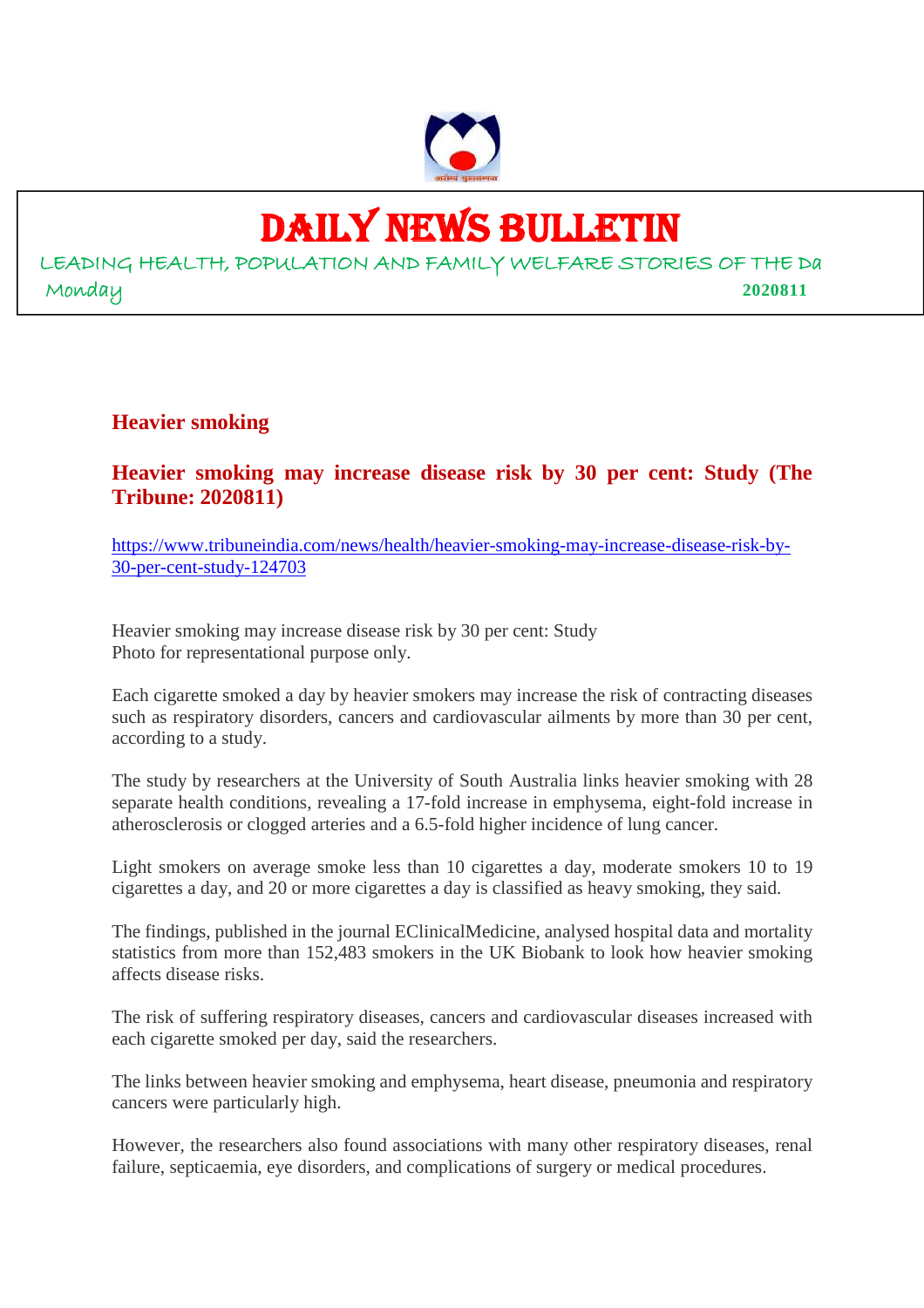"Tobacco smoking is the leading preventable cause of death worldwide and smokers typically die 10 years earlier than non-smokers," said University of South Australia professor Elina Hypponen.

"Despite a global decline in smoking over the last 20 years, an estimated 20 per cent of the world's population aged over 15 years are still smoking tobacco," said Professor Hypponen.

Several known smoking outcomes, including stroke, were not identified in the study, which only counted cases above 200 for each health condition, said the researchers.

"We only looked at how heavier smoking further affects disease risks in a group of people who are all at least past smokers, so compared to never smokers, the health effects are going to be even more notable," said Professor Hypponen.

"Other factors, including when people start smoking or how long they have smoked, may also affect the health consequences arising from smoking." PTI

## **Severe Covid-19**

# **Researchers to study inhaled sedatives for severe Covid-19(The Tribune: 2020811)**

https://www.tribuneindia.com/news/health/researchers-to-study-inhaled-sedatives-for-severecovid-19-124673

In a fight against the novel coronavirus, Canadian researchers will be looking at whether the inhaled sedatives can replace those that are delivered intravenously in infected patients requiring ventilation.

The multi-centre clinical trial aims to address a global shortage of intravenous (IV) sedatives while improving patient outcomes.

According to the researchers, when Covid-19 patients develop severe respiratory failure and need to be ventilated, they require sedation.

"While IV sedatives are currently used, there is concern about global drug shortages, particularly if there's a second wave of COVID-19 in the fall," said Marat Slessarev from the Lawson Health Research Institute in Canada.

"Even if we have enough ventilators, we won't be able to ventilate patients without sedatives," Slessarev added.

The clinical trial will study the replacement of IV sedatives with inhaled sedatives.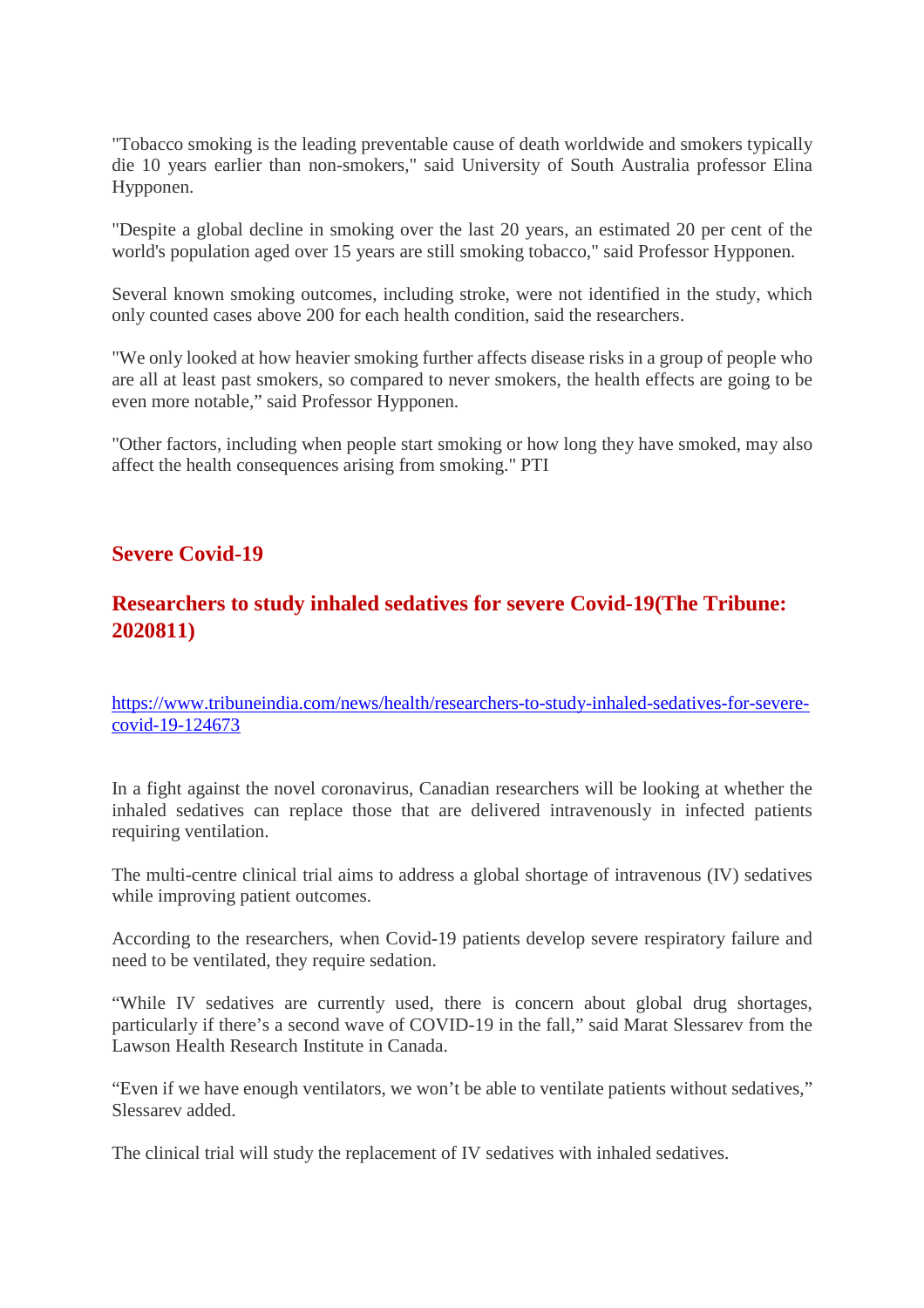Inhaled sedatives, also called volatiles, are widely available due to their use in operating rooms to sedate patients during surgery.

While they have not been routinely used to sedate patients needing ventilation, early studies suggest they could be safe and even more effective than IV sedatives.

Preliminary studies in non-Covid patients with severe respiratory failure suggest that inhaled sedatives can reduce lung inflammation, shorten the duration of ventilation and potentially improve survival.

"Inhaled sedatives could, therefore, reduce the pandemic's strain on ventilator capacity while improving patient outcomes," Slessarev said.

According to the team, since these drugs are safe, cheap and readily available, they can easily be used to address IV sedative shortages if found effective.

The researchers will recruit approximately 800 patients from across Canada and the US including patients.

Each patient will be randomised to receive either IV sedatives or inhaled sedatives.

Patient outcomes such as survival and length of ventilation will be compared between the two groups to determine which method of sedation is most effective.

"This is the largest trial of its kind. If inhaled sedatives can shorten the length of ventilation or improve survival in patients with serve respiratory failure, this could cause a paradigm shift in the way we sedate patients in intensive care units (ICUs) around the world," Slessarev noted.

# **Corona Vaccine**

## **Corona Vaccine – Where are we and how far? (The Tribune: 2020811)**

https://www.tribuneindia.com/news/health/corona-vaccine-%E2%80%93-where-are-we-andhow-far-122955

Development of a safe and effective new vaccine against a virus which was totally unknown a few months back is a challenging task

Every day the number of coronavirus cases touches a new high. India has more than 1.8 million cases and is adding more than 50,000 new cases daily. Not only is the healthcare infrastructure stretched but almost every aspect of life is affected. Lakhs have lost their lives while millions have been stripped of their livelihoods across the world. The International Monetary Fund has warned of global economic recession.

#### Prominent candidate vaccines

No wonder there is an almost desperate need for a vaccine and the recent news about the success of initial vaccine trials was greeted with much relief. This brought a hope of resumption of normal life -- that maybe we will be able to work and socialise like earlier without any inhibitions and fear. Development of a safe and effective new vaccine against a virus which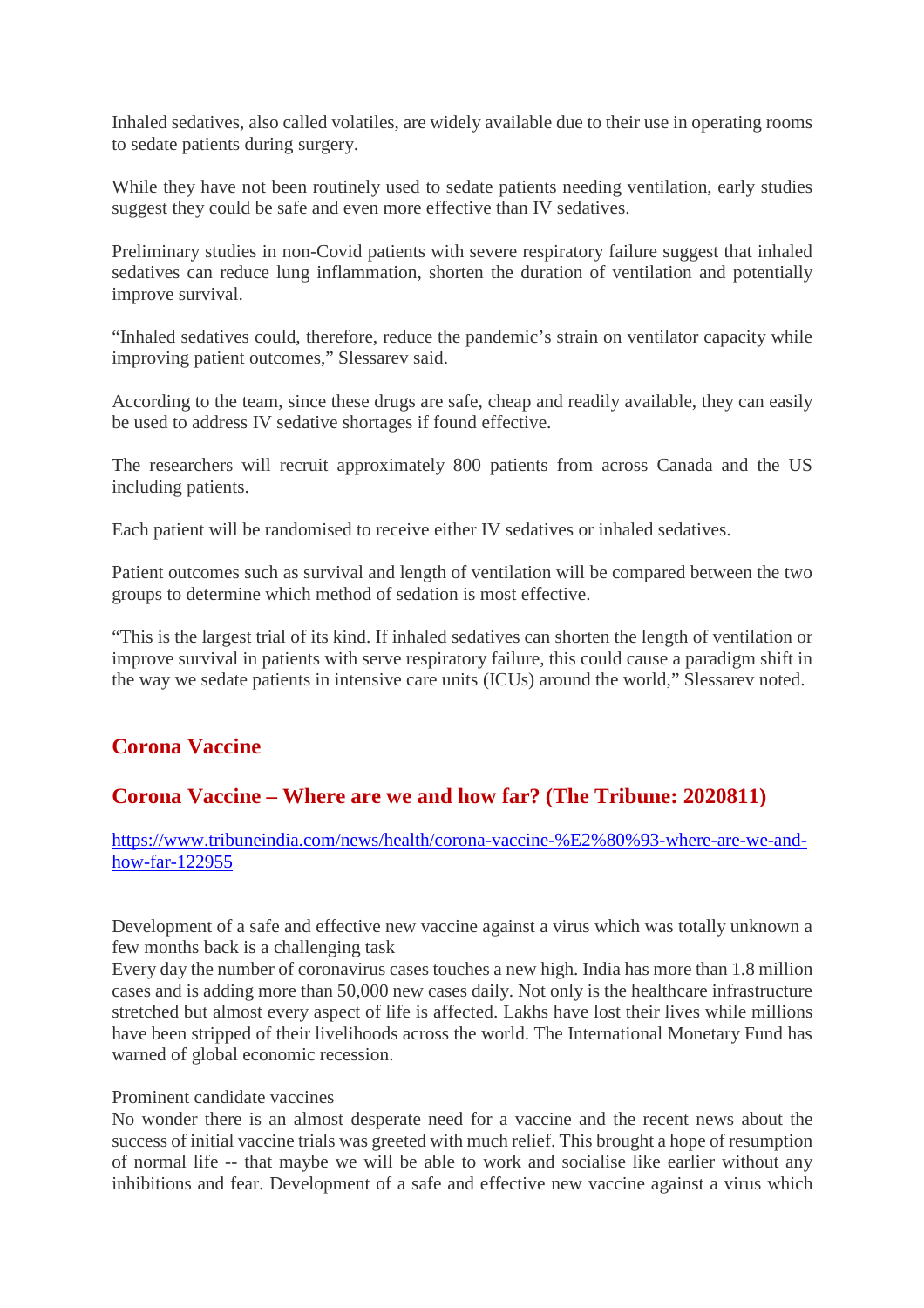was totally unknown few months back is a challenging task. Let's have a comprehensive look at the whole process.

How do vaccines work?

People who get infected with COVID-19 or any other virus, their immune system produces some antibodies against that disease-causing agent which are protective and prevent virus from entering cells. In vaccination, a part of the virus (COVID-19 in this case) or the weakened virus itself is put inside the human body to stimulate our immune system to generate a protective response without causing any disease, illness or side-effects. In addition, the vaccine may induce T-Cells, a type of white blood cells, that can kill the virus-infected cells.

What are the different types of Covid-19 vaccines in development?

Work on the vaccine started at a breakneck speed when the complete genetic information and structure of COVID-19 virus was deciphered in January. COVID-19 virus has a genetic material in its core and an outer covering of lipids and proteins.

Some candidate vaccines are trying to use the virus' genetic material (Genetic Vaccines) directly or using another virus to deliver the genetic material (Viral Vector Vaccines). Some are using the outer protein covering (Protein Vaccines) while others are using dead viruses (Inactivated Whole Virus Vaccine) – all with a common goal to get a protective immune response without illness or side-effects.

What are the various stages of vaccine development?

Before reaching a point where we can just go and get a protective shot – a vaccine goes through the following phases of development.

Preclinical testing – Testing in animals like monkeys or mice to see if it stimulates immune system for a protective response.

Phase 1 – Testing in a small number of humans to check for best dose and fewest side-effects.

Phase II – Testing in hundreds of people of different ages to confirm earlier findings.

Phase III – In this phase, effectiveness is confirmed and side-effects are monitored in thousands of people as compared to other treatments and placebo.

Approval - Once a vaccine successfully completes Phase III, it can get approval. The US premier regulatory authority Food and Drug Administration (FDA) has said that for a vaccine to gain approval, it must demonstrate that it is preventing a COVID-19 infection in at least 50% of people along with safety of recipients.

Clearly when it comes to developing the COVID-19 vaccine, many steps in the process are being fast-tracked, including combining some of the phases. The US government in its operation code-named "Warp Speed" has given billions of dollars in funding for the project. The authorities on the one hand are ready to give "emergency use" authorisations as have been seen with many drugs in COVID-19 treatment but at the same time are wary of a potential disaster with any unforeseen side-effects. The SALK Polio vaccine episode in 1953 where the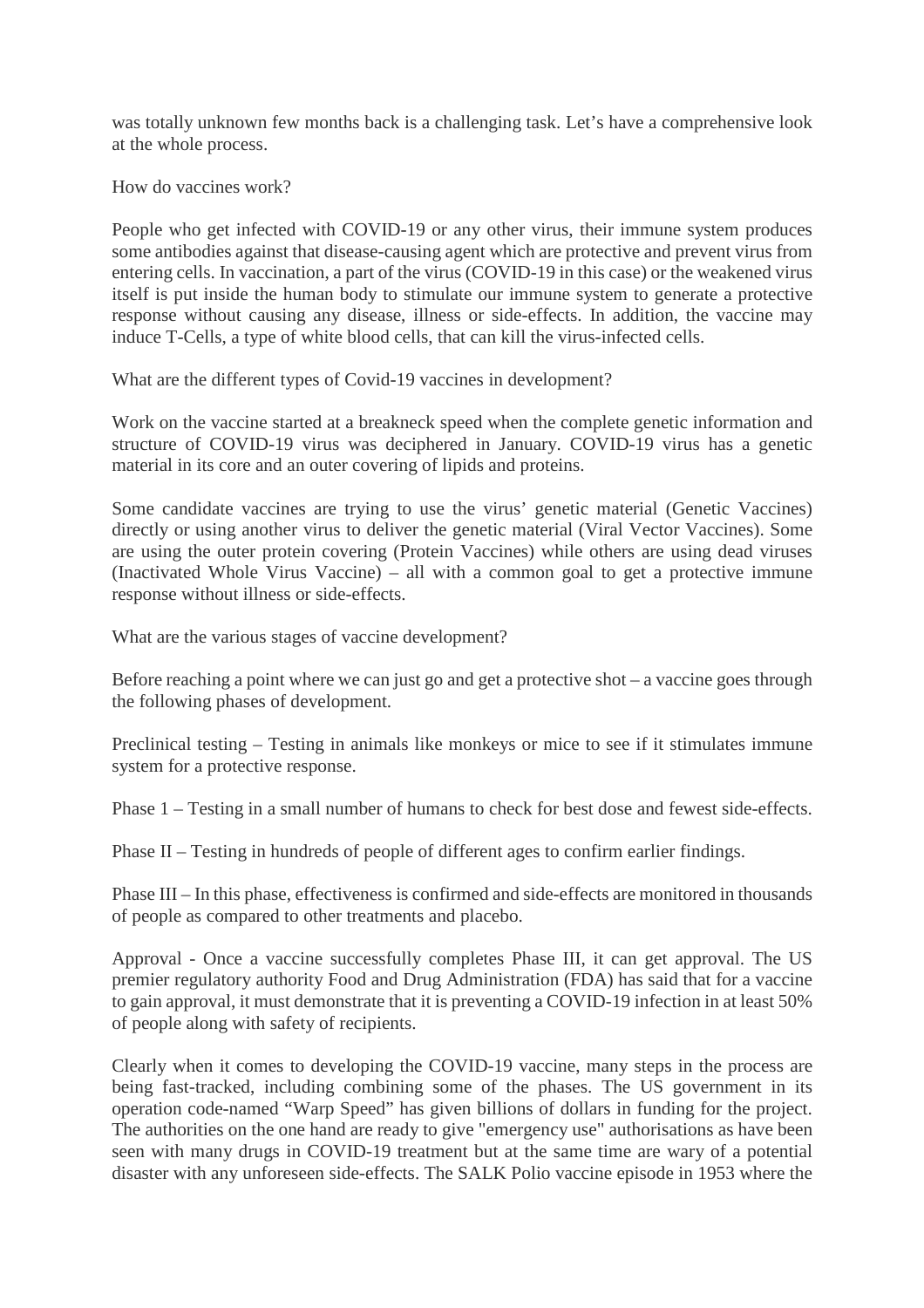virus from a particular manufacturing facility was not weakened sufficiently and led to tens of thousands of children getting infected with polio, many getting paralysed and some dying due to vaccination is a stark reminder of things that may go wrong.

A leading global vaccine company Merck's CEO Kenneth Frazier in an interview with Harvard Professor Neylor Fitzhugh said that a hurried approval process could be dangerous. Clearly experts are cautious that plenty can still go wrong and there is many a slip between the cup and the lip.

In the history of mankind, the quickest reliable vaccine to have been delivered was the mumps vaccine which took just under 5 years. It's a mammoth task to generate a safe and effective vaccine within a year against a novel pathogen which was totally unknown sometime back and it will be a landmark success for humanity. There is a lot of hope but also cautious optimism as the last thing we want is an unsafe vaccine as that would be even worse than no vaccine. There is no margin for error and the stakes have never been higher really. Let's keep our fingers crossed and hope for the best.

The writer is Endocrinologist, Fellow (University College of London). The views expressed are personal.

# **Coronavirus disease (Covid-19)**

# **62% cases but only 13% fatalities among those below 45 years (Hindustan Times: 2020811)**

https://epaper.hindustantimes.com/Home/ArticleView

COVID-19 : Young more susceptible, old more severely affected

New Delhi : Around six out of every 10 (62%) infections of the coronavirus disease (Covid-19) in India have been among people below the age of 45 years, but Covid-19 patients above 45 years of age account for nearly nine in 10 (87%) of all deaths, shows government data.

The findings about the age-wise distribution of infections and deaths in India appear to be in line with what scientists have observed about the global trends of the disease — it disproportionally infects younger people, while it severely affects those who are older. Officials, however, have not released new data about the break-up of cases based on gender and comorbidities.

The unreleased case data from the Union ministry of health and family welfare, accessed by HT, also shows that more than half (54%) of the people infected in India are between the ages of 18 and 44, while half (50%) the people who succumbed to the disease are above 60 years of age.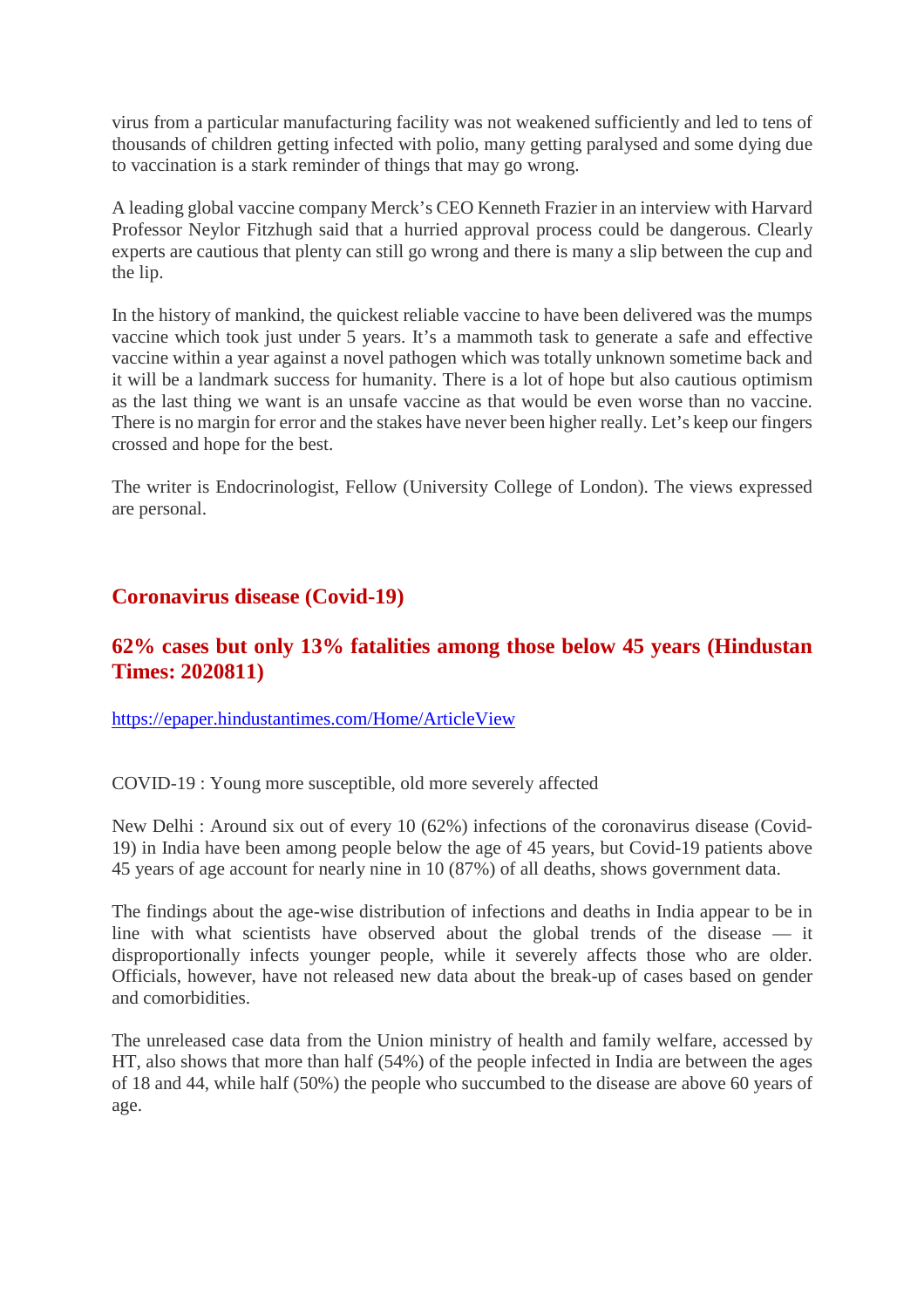The data for age-wise breakup of cases pertains to the time when India had 1.7 million cases (July 31, according to HT's dashboard), health department officials who did not wish to be identified said.

"The India data also corroborates what experts have found globally that the disease is relatively less common among children, and mostly affects the adult population. Older adults, and those with comorbidities, are at a higher risk of developing severe form of the disease, hence, need to be more careful," said a health ministry official, who asked not to be named.

People between the ages of 26 and 44 years are the single largest group of people who have been infected with Sars-CoV-2 (40%). This is followed by people between 45 years and 60 years (26%). Meanwhile, with 8% infected, the under-17 age group has the least proportion of infections.

"What we need to understand about this virus is that it is highly contagious and everyone is equally exposed. In children, however, in terms of overall numbers the infections are less. It may seem like those who are more likely to be mobile are the ones most affected but we are seeing that even if one family member is infected and brings the infection home then all family members are likely to contract the infection. That's the level of transmissibility we see," said Sanjay Rai, professor, community medicine department, All India Institute of Medical Sciences, Delhi.

The government has not released data on breakup of cases based on age since April. But since then, they have released data on deaths split by age groups at least thrice — on May 1, June 2, and July 10 , during the health ministry's press briefings on Covid-19 . Most deaths — 50% are in the age group of 60 years and above, followed by 37% deaths among people between 45 years and 60 years in age. About 11% of people who succumbed to the disease were between 26 and 44 years of age and 1% each belonged to the 18 - 25 years and below 17 years cohorts. This set of data was released on August 4.

"It is a new virus and there is lots that is not known about the disease; however, the evidence before us currently suggests that having co-morbidities such as diabetes, hypertension and also obesity is a key factor in determining whether a positive case will develop serious illness or not. It also contributes to overall deaths due to Covid-19, with a large number of those dying due to Covid-19 having found to be suffering from at least one of these health conditions. Comorbidities interfere in the recovery process," said Dr Srikant Sharma, consultant, medicine department, Moolchand hospital.

# **Covid-19: What you need to know today**

# **Covid-19: What you need to know today (Hindustan Times: 2020811)**

According to a report by the American Academy of Pediatrics released over the weekend, the number of Covid-19 cases among children increased by 97,078 in the US between July 16 and July 20. This number, according to the report, is 29% of all cases among children reported since the start of the pandemic, and represents a 40% increase (there were 241,904 cases among children on July 16 and this went up to 338,982 by July 30). Overall, according to data from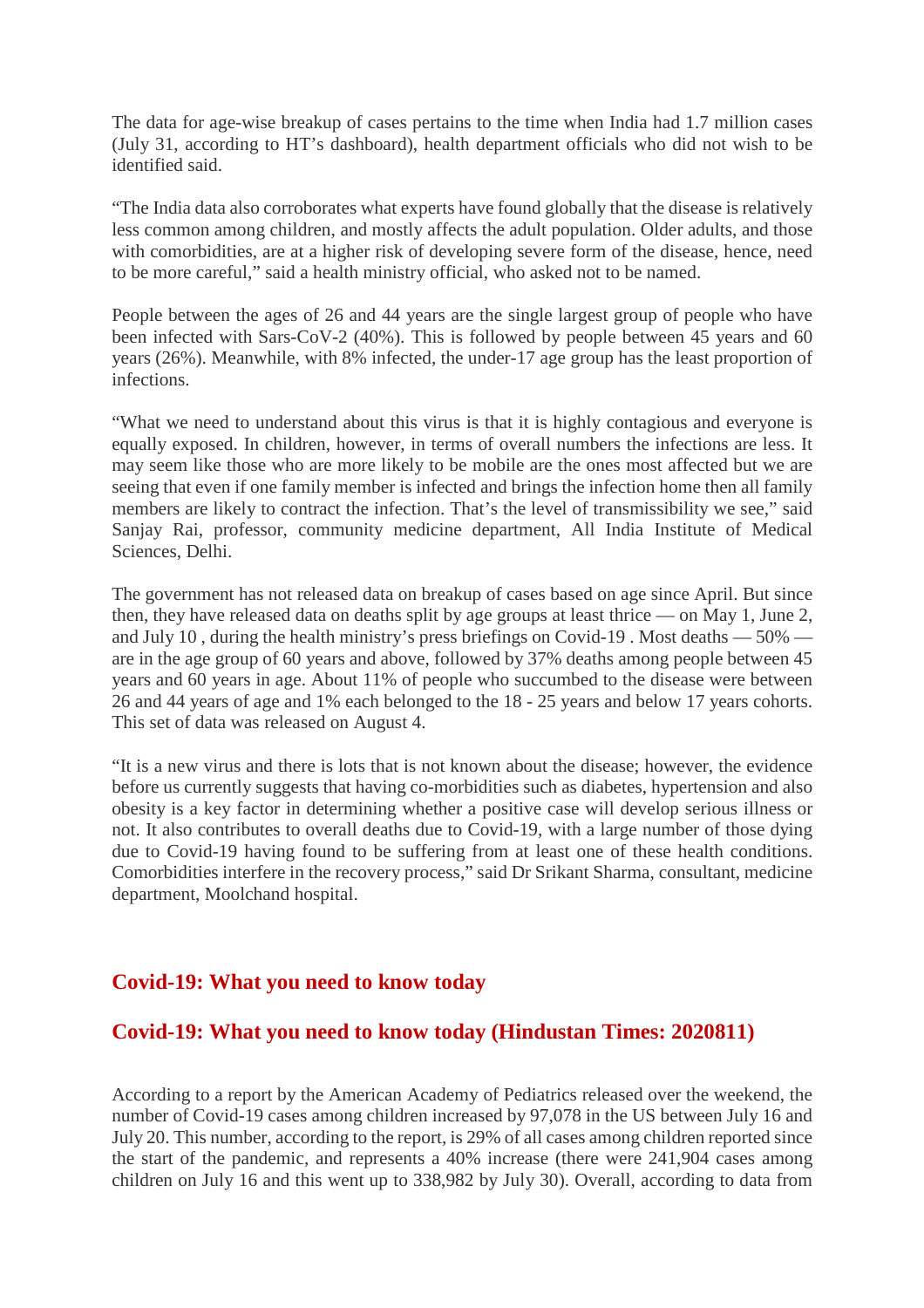worldometers.info, the US saw the addition of 22% of its total cases as on July 30 in the period between July 16 and July 30. Clearly, infections among children (albeit on a lower base), have grown faster than in the total population (including children) in this period. The report considered children to be those under the age of 17 or 19 (although two states set the ceiling at 14 and one considered young people till the age of 24).

The American Academy of Pediatrics report is relevant in that country given the debate over the reopening of schools. For that reason, it is relevant in India, too, where, as HT reported late last week, there has been a plan for school reopenings ready for at least a month, although there has been no decision on the timing of this (some reports have suggested that it could be September 1 for students in Classes 11 and 12).

Similar data for India isn't available. Neither the Indian Council of Medical Research nor the Union health ministry release caseload data by age groups on a regular basis. They did so once in April, but since then, while they have released data on deaths by age groups at least thrice, they have not shared details of cases. According to people familiar with the data, though, the proportion of children (those under the age of 18) in the caseload was around 8% at the end of July, when India had around 1.7 million cases. In the absence of more granular details, it is difficult to assess whether this number has been rising in recent weeks. Still, while the information isn't in the public domain, it is available, which means the government can analyse whether cases among children have been on the rise even as India's overall caseload has soared -- just the kind of input that should go into a decision on reopening schools. The data also shows that the majority of infections (till the end of July) were among people below the age of 45, but that the majority of deaths (till August 4), among those over the age of 45 (see front flap) – but that's another story.

The issue of school openings is a controversial one around the world; it is also one that has vexed governments. Most governments believe (and justifiably so) that keeping schools closed disadvantages the already disadvantaged. UK Prime Minister Boris Johnson distilled these sentiments in an article published in the Mail on Sunday. He cited research that claimed that "the attainment gap between children from economically deprived households and their peers could widen by more than a third" and referred to UN secretary general Antonio Guterres's comments last week about this being a "generational catastrophe that could waste untold human potential, undermine decades of progress, and exacerbate entrenched inequalities". He added that keeping schools closed "a moment longer than absolutely necessary is socially intolerable, economically unsustainable and morally indefensible".

All of Johnson's observations are valid – and they are perhaps not out of place in a country that has seen a sharp fall in cases. According to the New York Times database, the seven-day average of daily new cases in the UK was 876 (on Sunday). That's higher than the 500-level the average was at in early July, but far off peaks seen in April and May.

The reason why the issue has become as controversial as it has in the US is because the country is considering reopening amidst a clear second wave (which is just coming off its peak). India's challenge is even tougher, and from both ends – the digital divide is real and affects many children who go to government schools and even most of those who study in private schools under the government's Right To Education law; and the number of coronavirus disease cases in the country continues to rise. India ended Monday with 51,127 new cases, and a total of 2,263,864 cases thus far.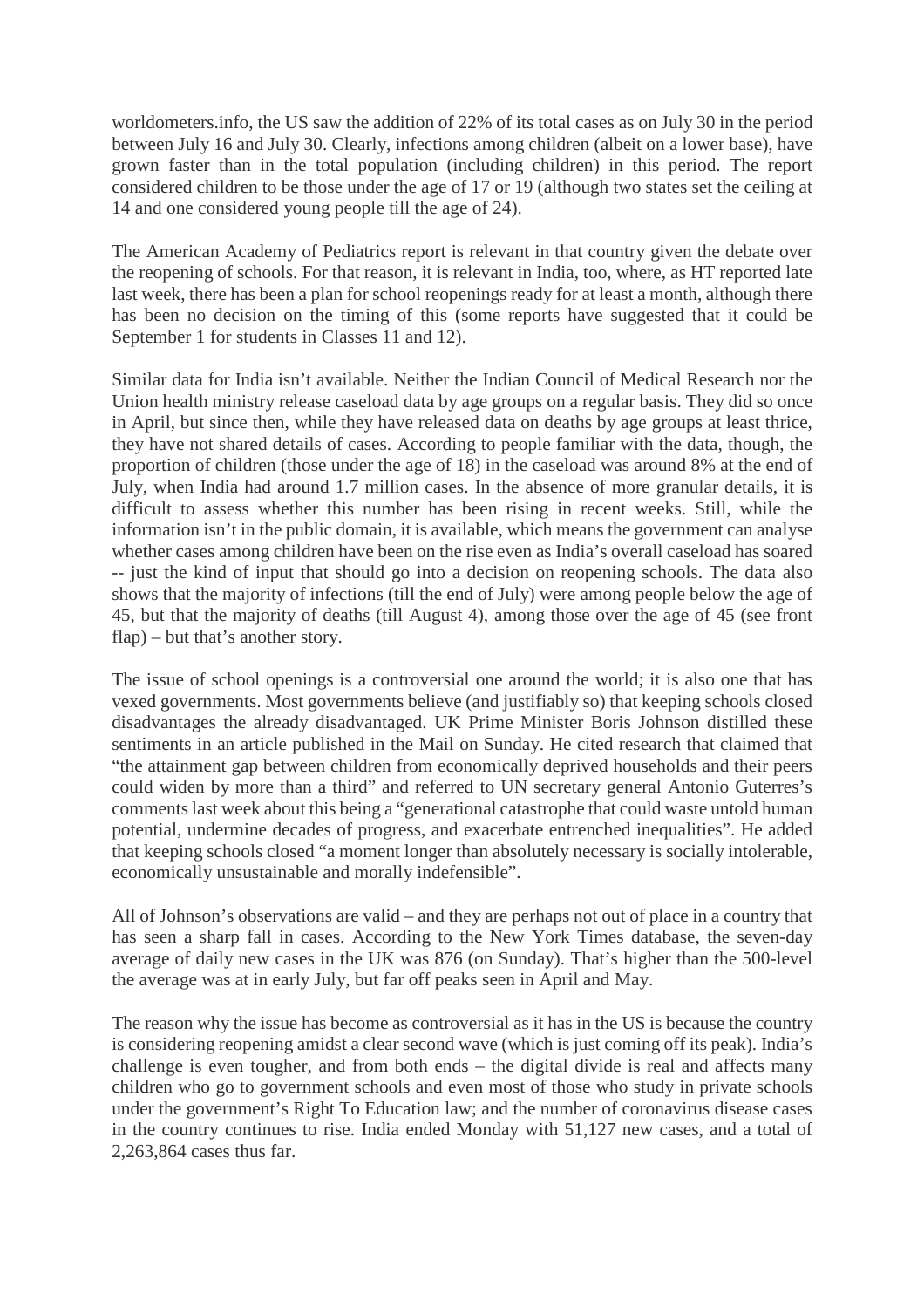#### **WHO**

# **WHO says COVID-19 seems to lack seasonal pattern (The Times of India: 2020811)**

https://timesofindia.indiatimes.com/life-style/health-fitness/health-news/who-says-covid-19 seems-to-lack-seasonal-pattern/articleshow/77465265.cms

The emergencies chief for the World Health Organization said that COVID-19 doesn't seem to follow the seasonal patterns that some viruses exhibit, making it harder to control. Unlike other respiratory viruses like influenza that spread mainly in the winter, the coronavirus pandemic is accelerating in the summer. That's despite earlier predictions from some scientists and politicians it would fade in the heat.

"This virus has demonstrated no seasonal pattern as such," said Dr Michael Ryan at a press briefing on Monday. "What it has clearly demonstrated is that if you take the pressure off the virus, the virus bounces back," he said.

Ryan said the U.N. health agency continues to advise countries even where COVID-19 appears to be under control, such as those in Europe, to maintain measures to slow virus spread. He called for countries where transmission remains intense, such as

Brazil, to adopt measures so that communities have the necessary support they need to implement strategies like social distancing, wearing masks, and self-isolating if they have symptoms.

#### **Immune system**

# **Scientists decode how immune system malfunctions in severe COVID-19 cases (The Times of India: 2020811)**

https://timesofindia.indiatimes.com/life-style/health-fitness/health-news/scientists-decodehow-immune-system-malfunctions-in-severe-covid-19-cases/articleshow/77427907.cms

Contrary to earlier studies, scientists have found that severe COVID-19 does not solely result in a hyperactive immune system, but instead the body's defense response is caught in a continuous loop of activation and inhibition, an advance that may help develop better therapeutics to combat the deadly disease. The researchers, including those from the German Center for Neurodegenerative Diseases (DZNE), assessed blood samples from a total of 53 men and women with COVID-19 from Berlin and Bonn in Germany, whose course of disease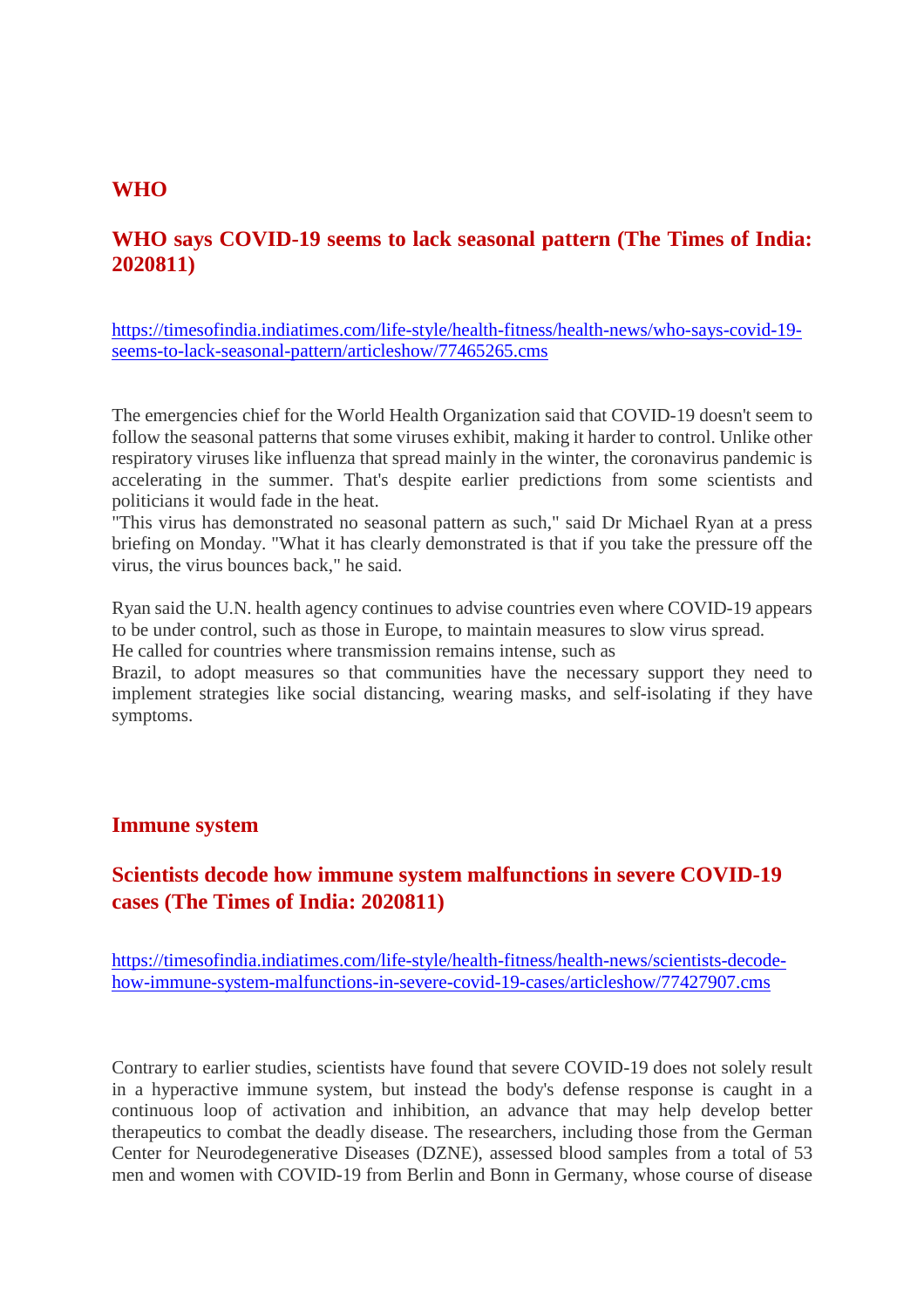was categorised as mild or severe according to the World Health Organization (WHO) classification.

They used blood samples from patients with other viral respiratory tract infections as well as from healthy individuals as controls.

In the study, published in the journal Cell, they analysed the gene activity and the amount of proteins on the level of individual immune cells circulating in the blood of these patients using very high resolution single-cell OMICs technologies.

"By applying bioinformatics methods on this extremely comprehensive data collection of the gene activity of each individual cell, we could gain a comprehensive insight of the ongoing processes in the white blood cells," explained Yang Li, a co-author of the study from the Centre for Individualised Infection Medicine (CiiM) in Germany.

"In combination with the observation of important proteins on the surface of immune cells, we were able to decipher the changes in the immune system of patients with COVID-19," added Birgit Sawitzki, another co-author of the study.

The scientists found that in in severe cases of COVID-19 the immune cells called neutrophils and monocytes in these patients are only partially activated and they do not function properly. However, these immune cells were found to be ready to defend the patient against COVID-19 in the case of mild disease courses, explained Antoine-Emmanuel Saliba, another co-author of the study.

"They are also programmed to activate the rest of the immune system. This ultimately leads to an effective immune response against the virus," Saliba said.

But in severe COVID-19 cases, the scientists noted that there are considerably more immature neutrophils and monocytes that have a "rather inhibitory effect on the immune response"

This phenomenon, according to the scientists, can also be observed in other severe infections, although the reason for this is unclear.

"Many indications suggest that the immune system stands in its own way during severe courses of COVID-19," said study co-author Leif Erik Sander.

"This could possibly lead to an insufficient immune response against the coronavirus, with a simultaneous severe inflammation in the lung tissue," Sander added.

According to the researchers, the current findings could lead to new therapeutic options.

"Our data suggest that in severe cases of COVID-19, strategies should be considered that go beyond the treatment of other viral diseases," said study co-author Anna Aschenbrenner from the University of Bonn in Germany.

In the case of viral infections, suppressing the immune system may not be beneficial, according to the scientists.

"If, however, there are too many dysfunctional immune cells, as our study shows, then one would very much like to suppress or reprogram such cells." Jacob Nattermann, another coauthor of the study from the University Hospital Bonn.

"Drugs that act on the immune system might be able to help. But this is a delicate balancing act. After all, it's not a matter of shutting down the immune system completely, but only those cells that slow down themselves, so to speak," Nattermann said.

He added that scientists could take a page out of cancer research in trying to understand ways to treat these immature cells.

"Possibly we can learn from cancer research. There is experience with therapies that target these cells," he said.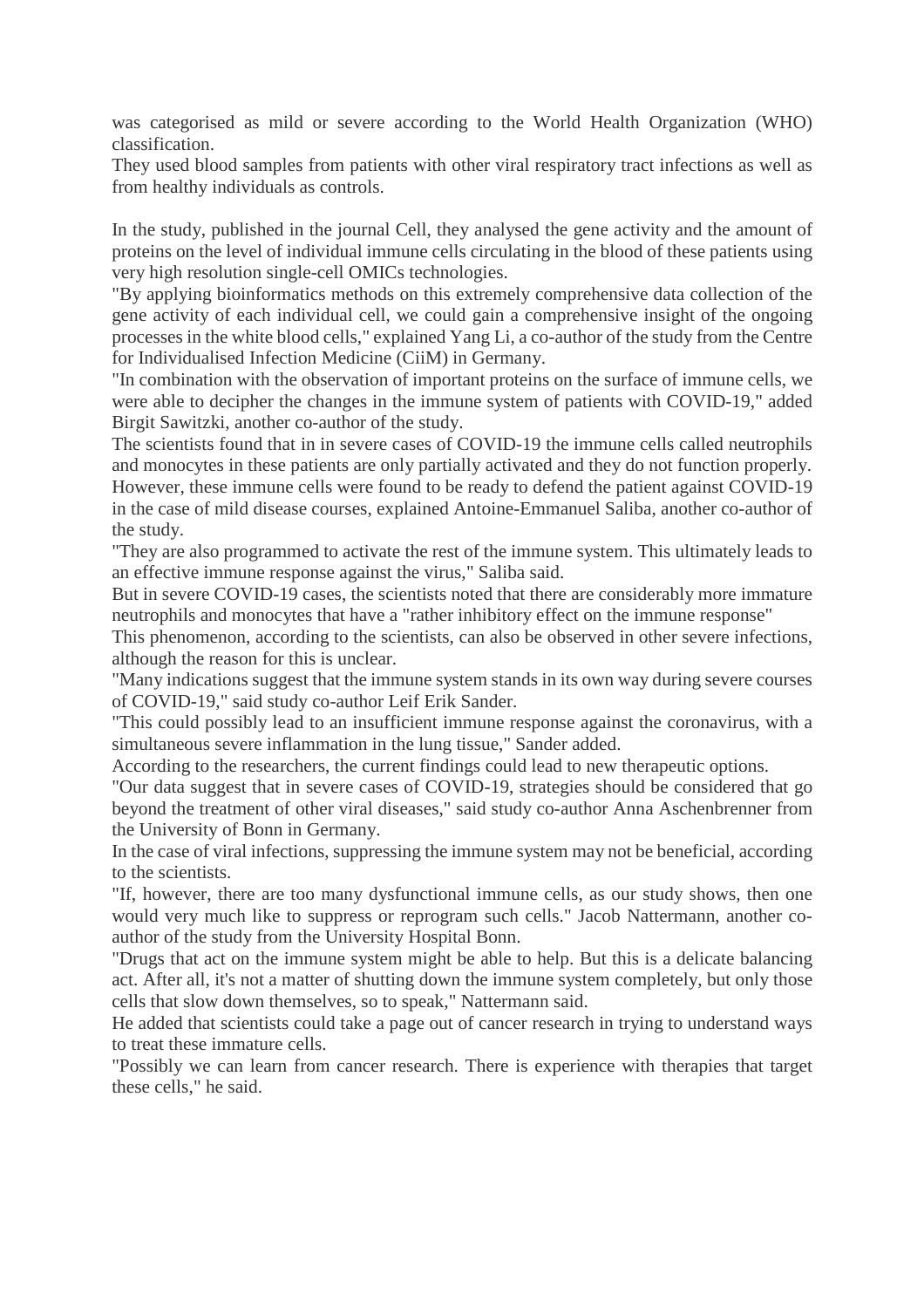#### **New Corona Virus Cases (The Asian Age: 2020811)**

http://onlineepaper.asianage.com/articledetailpage.aspx?id=15035316

# ■ 707 new cases take tally to 1,46,134, death toll climbs to 4,131 **Delhi defeating Covid, over** 90% patients recovered: CM

**AGE CORRESPONDENT** NEW DELHI, AUG. 10

Chief minister Arvind Kejriwal, on Monday, said<br>that over 90 per cent of<br>the Covid-19 patients in the national capital have recovered so far while only seven per cent of the total cases are active.

The national capital, meanwhile, recorded 707 fresh coronavirus cases on Monday, taking the<br>tally in the city to over 1.46 lakh while the death toll rose to 4,131. Twenty<br>fatalities have been fatalities have been<br>recorded in the last 24 hours. The total case count stands at 1,46,134.

Talking about the Delhi Model, Mr Kejriwal tweeted, "Slowly and steadily the people of Delhi are defeating corona.

The Delhi government claimed that despite opening up, the national capital has maintained its<br>fight against corona.

'Delhi's recovery rate is improving: positivity 71 corona cases reported in Noida, total count 6,016

Noida, Aug. 10: Uttar Pradesh's Gautam Buddh Nagar on Monday recorded 71 new coronavirus cases, pushing the dis-<br>trict's infection numbers to 6,016, official data showed.

So far, the district has<br>reported 43 infection<br>deaths with the mortality rate hovering around 0.71 per cent, according to official statistics.

The number of active cases stood at 932 as 68 more patients were discharged since Sunday, according to the data

ratio is decreasing and deaths have reduced. Most positive patients are<br>recovering in home isolation and those with severe symptoms are getting<br>timely treatment. Delhi released by the UP Health Department for a 24-hour period.

Gautam Buddh Nagar stands 11th on the list of districts in the state in terms of active cases.

The maximum active cases are in Lucknow (6,337) followed by Kanpur<br>Nagar (4,860), Varanasi Nagar (4,860), Varanasi<br>(2,347), Allahabad (1,986), Bareilly (1,753), Gorakhpur  $(1.685).$ Jaunpur (1,065), Aligarh  $(1,279)$ , Ghaziabad  $(989)$ <br>and Azamgarh  $(953)$ , according to the data.  $PTI$ 

maintains high testing and bed availability," it said.

The number of beds occupied in Delhi hospitals has been stable for a few weeks. Promoting home isolation has helped most people recover in the comfort of their homes,<br>thereby reserving hospital beds only for patients<br>with severe symptoms.

"The number of weekly Covid deaths in Delhi has consistently lessened. Since the beginning of July, weekly deaths have lessened by more than half as a result of timely diagnosis and treatment, the Delhi government added.

According to the Delhi government, the city<br>remains at the top in the city terms of testing per mil-<br>lion. For every million<br>people in Delhi, 58,963 samples were tested,<br>which is significantly tested. higher than last week's 53, 683.

"It is this strategy that has helped control corona globally and<br>Delhi," it said. now in

As per Monday's health department bulletin. 12,323 tests were conducted in the last 24 hours.

# **COVID-19 Facility (The Asian Age: 2020811)**

http://onlineepaper.asianage.com/articledetailpage.aspx?id=15034702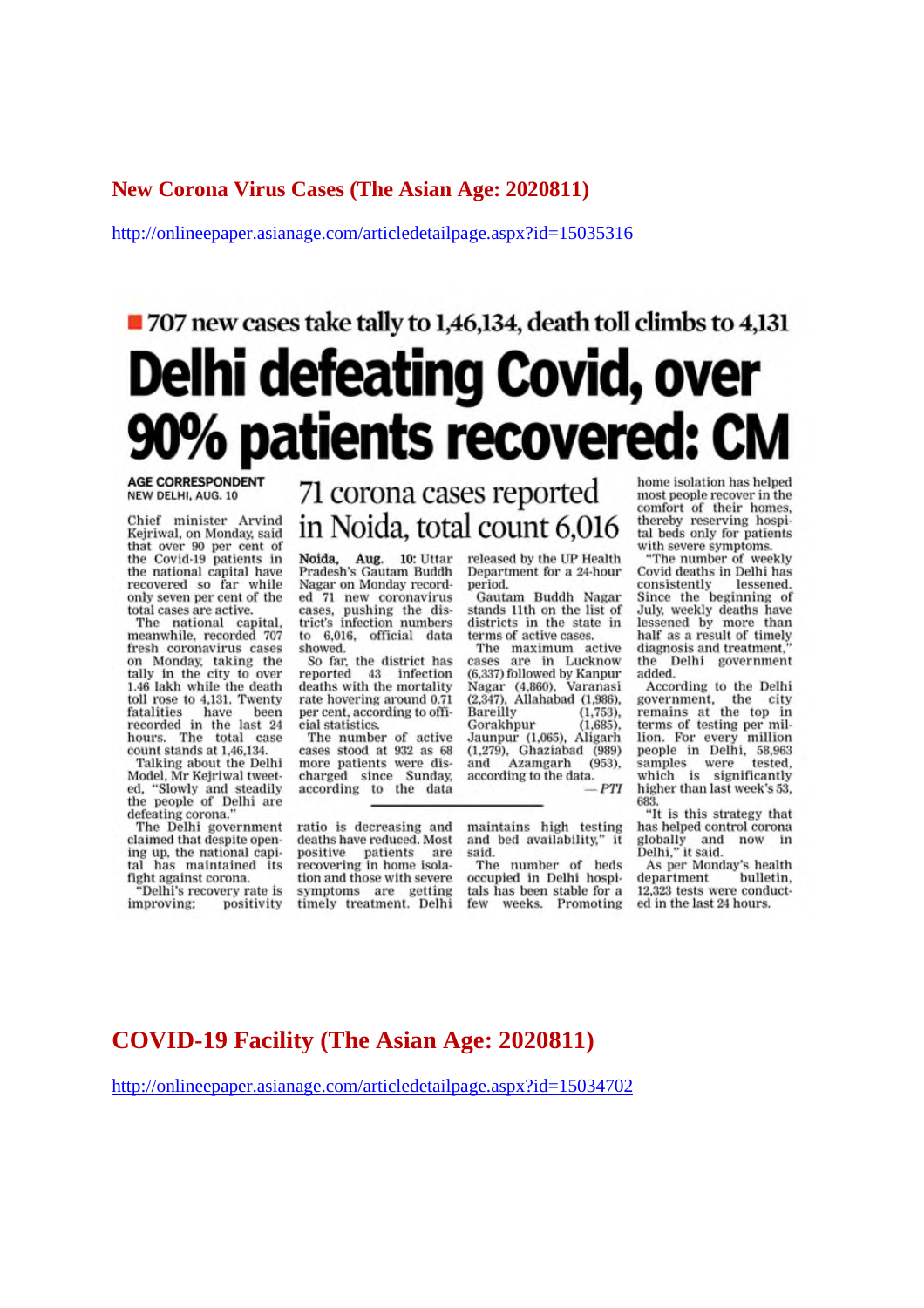# **THE ASIAN AGE**

# **11 AUGUST 2020**

# Covid-19 facility fires offer safety lesson

ack-to-back early morning blazes in private Covid facilities, claiming eight and 11 lives respectively, should be seen as a muchrequired wake-up call for state governments. Fire services are under the 12th Schedule of the Constitution and fall in the domain of urban local bodies. These have an abysmal performance record when it comes to enforcing fire safety guidelines.

After the tragedy, however, a fire safety check has been ordered on all hospitals in Andhra Pradesh. Several states and municipal corporations all over India have followed suit. It is likely to open a can of worms.

Already, the fire service department has reported that over 250 hospitals under the jurisdiction of the Greater Visakhapatnam Municipal Corporation have not obtained no-objection certificates. In Hyderabad, in neighbouring Telangana, 90 per cent of its 1,700 hospitals are not following fire safety guidelines.

Fire safety only remains on paper. Unplanned construction in densely-populated areas remains the biggest threat Only 30 per cent of cities have a fire master plan, which in most cases is outdated.

The National Building Code of India, 2016, stipulates regulations required for fire prevention and life safety for buildings. These regulations relate to<br>design and construction; building materials; occupancy features necessary to minimise danger to life; smoke; equipment and installations and guidelines for fire drills and evacuations. Also, according to the Model Building Bylaws, 2003, building plans have to be referred to the chief fire officer.

However, like road safety, fire safety continues to stay on paper. Unplanned construction in denselypopulated areas remains the biggest threat. Only 30 per cent of cities have a fire master plan, which in most cases is outdated.

Those who lost their lives in the fire at Vijayawada's five-storey Swarna Palace hotel, taken on lease by Ramesh Hospital, are more than mere statistics. Among them was Sabbithi Abraham, a pastor who had recently recovered from the disease but who stayed back to be with his wife, Raja Kumari, Raja Kumari, too, died in the disaster. Another patient, C. Pawan Sai Kisan, was the one to call up the police upon discovering the fire. The hotel's fire alarm had not been working.

In both cases, a short circuit was the event that led to the blaze. In the Swarna Palace blaze, the hotel as well as the hospital knew of the presence of defects in the air-conditioning system and wiring but had not bothered to carry out repairs. The hotel did not have a fire safety certificate. As was the case with Ahmedabad's Shrey Hospital, which is owned by Bharat Mahant, who defected to the BJP last year.

A common refrain is that private hospitals are capitalising on people's reluctance to avail care at government hospitals during this crisis and are charging exorbitant fees. Ramesh Hospital, for instance, was charging its Swarna Palace patients a daily package of ₹5,000 in addition to treatment and other charges. However, governments are reluctant to rein them in as yet.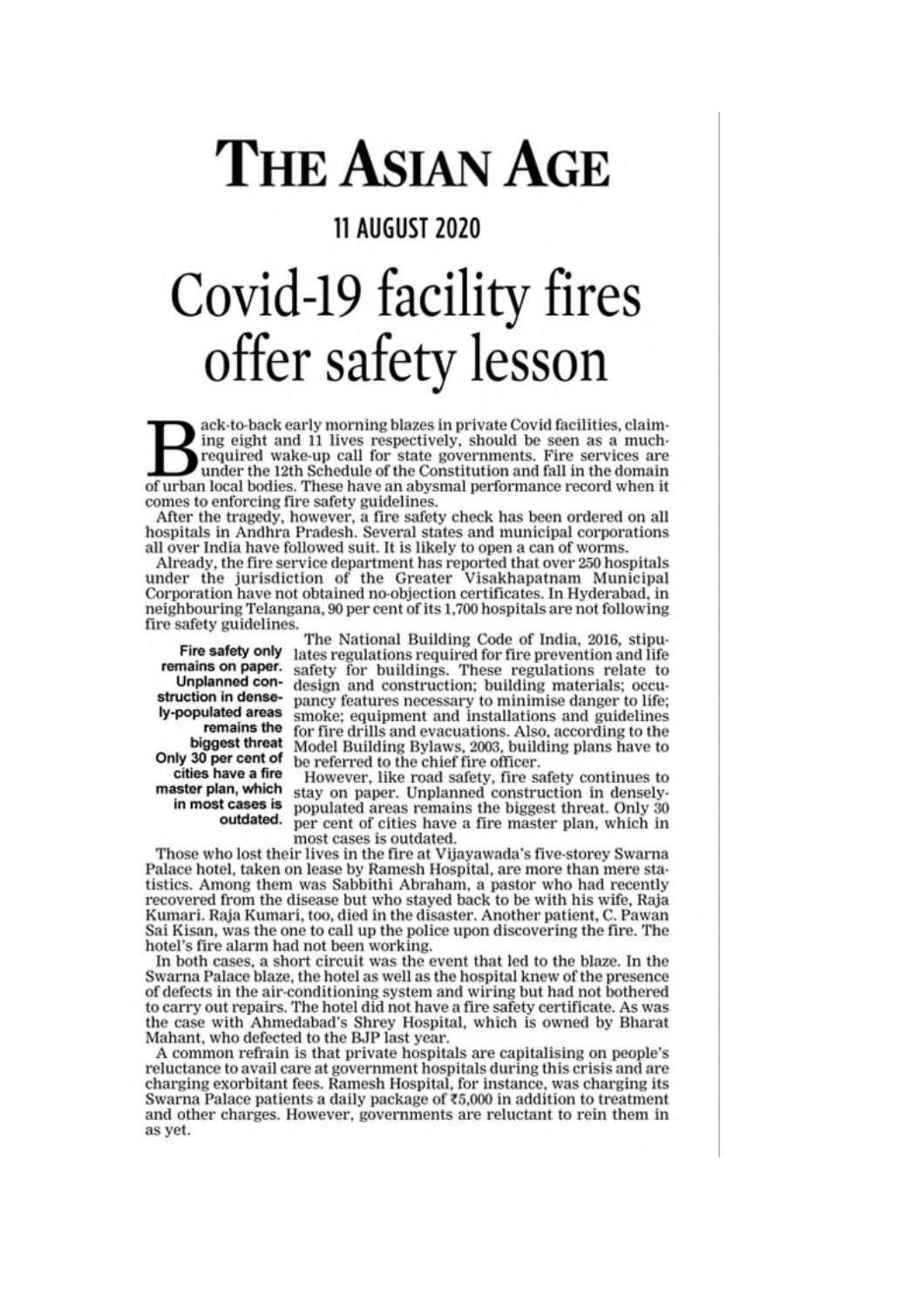# **Disordered proteins in COVID-19**

# **IIT-Mandi team compares disordered proteins in COVID-19 (New Kerala: 2020811)**

https://www.newkerala.com/news/2020/141395.htm

Researchers from the Indian Institute of Technology Mandi (IIT-Mandi), Virginia Commonwealth University and the University of South Florida, US, have recently used computational tools to understand an important part of the viral proteome called Intrinsically Disordered Protein Regions (IDPRs).

Various research groups are racing against time to decode the COVID-19 virus for a cure.

The research team is headed by Rajanish Giri, Assistant Professor, School of Basic Sciences, IIT Mandi.

The results have recently been published in the journal 'Cellular and Molecular Life Sciences'.

The COVID-19 virus essentially consists of the genetic molecule, RNA, enclosed in an envelope made of lipid and proteins.

Once in the host, the virus surpasses the host's defence mechanisms and inserts its RNA into the host cells.

Then the virus hijacks the host cell machinery to use the viral RNA for production of viral proteins in a process called 'translation', and the infected cell starts generating toxic viral proteins, which leads to various conditions and symptoms.

It is known that proteins provide both structural and functional characteristics to living things and extraneous (viral) proteins can take over the functions of human cells.

"In COVID-19, the RNA is translated first into proteins which perform a wide range of functions. Since protein functions depend both on ordered and disordered regions, it is important to understand the whole proteome considering both ordered and disordered proteins", explains Giri.

The set of proteins or proteome comprises both ordered regions and disordered regions in proteins.

Giri said, "Intrinsically Disordered Proteins (IDPs), and Intrinsically Disordered Protein Regions (IDPRs) are gaining attention in recent times because they have been discovered to play vital roles in various biological processes."

The IDPs and IDPRs have been strongly correlated with the virulence of viruses, and understanding their structure and functions in COVID-19 can help in finding ways to mitigate the effects of the infection.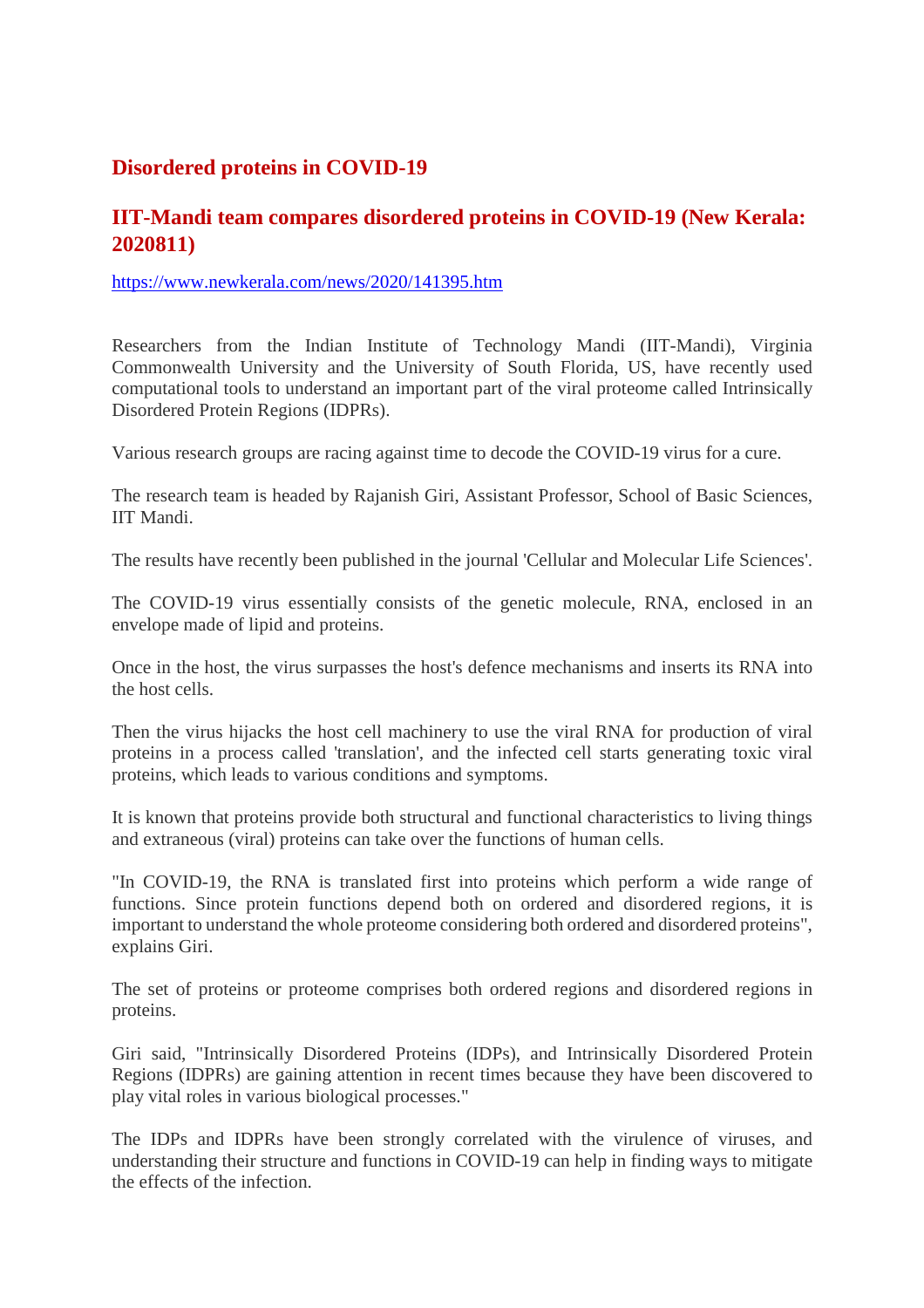Both the protein structure and non-structure are fundamental things and their knowledge is paramount to understand the virus pathogenesis.

Using computational tools it is possible to investigate the propensities of the proteins and regions that may or may not form the structure.

"We have investigated the disordered side of SARS-CoV-2 proteome using a complementary set of computational approaches to check the prevalence of IDPRs in its proteins and to shed some light on their disorder-related functions and also their disorder-based binding motifs, known as molecular recognition features", says Giri.

Speaking of the implication of their finding, Giri added, "Since many IDPs/IDPRs undergo structural changes upon association with their physiological partners, our study generates important grounds for better understanding of the functionality of these proteins, their interactions with other viral proteins, as well as interaction with host proteins in different physiological conditions."

#### **Prion diseases**

## **Researchers find new potential treatment for prion diseases (New Kerala: 2020811)**

https://www.newkerala.com/news/2020/141237.htm

A possible effective treatment strategy for patients suffering from prion disease, has been suggested by a novel study published by the Oxford University Press.

The result of the new study was published in the journal Nucleic Acids Research. Prion disease is a rapidly fatal and currently untreatable neurodegenerative disease. While prion disease is quite rare, it typically causes rapid neurodegeneration. About 300 cases of prion diseases are reported each year in the United States.

The most common form of prion disease that affects humans is Creutzfeldt-Jakob disease. Bovine spongiform encephalopathy, popularly known as Mad Cow Disease, is another prion disease. Prion diseases are caused by disrupting the structure of a normal human prion protein, producing toxic clumps in the brain. Because prion protein is central to disease, reducing levels of prion protein in patients is a promising therapeutic approach.

Senior author Sonia Vallabh learned that she carried a mutant form of the prion protein gene prior to switching careers to become a patient-scientist and advocate for treatment. She and her coworkers had previously observed that antisense oligonucleotides that reduce levels of the prion protein can extend the survival of animals infected with misfolded prions. While these initial data were promising, many critical questions remained before therapeutic development could be possible.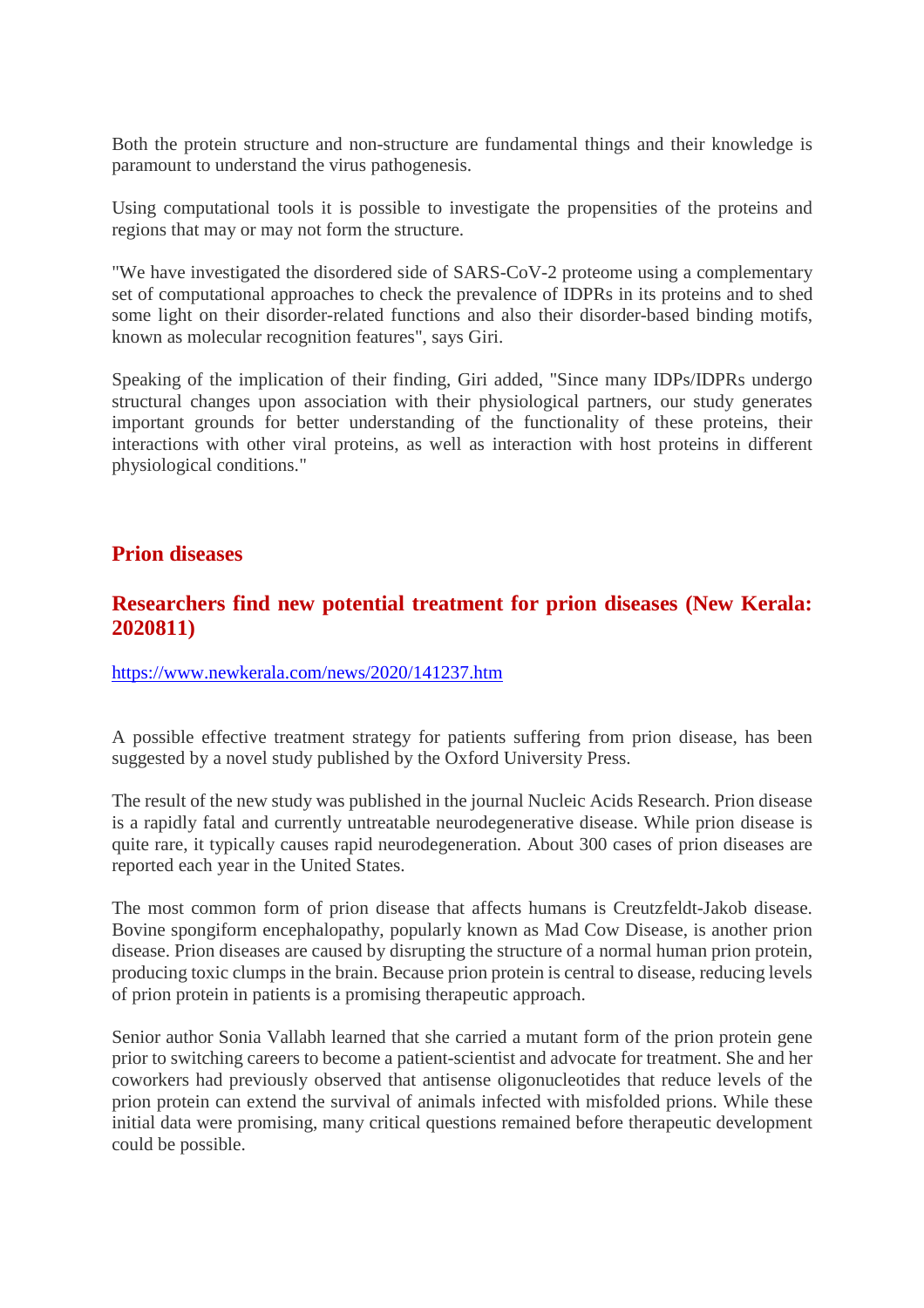Research teams led by Vallabh at the Broad Institute of Harvard and MIT, Holly Kordasiewicz at Ionis Pharmaceuticals, and Deb Cabin at McLaughlin Research Institute, report the results of preclinical studies of an antisense therapy against prion disease. In this new work, using an expanded set of prion protein -targeting antisense oligonucleotides, the authors have laid the basis for full-scale clinical development. This research shows that, across multiple treatment paradigms, reducing levels of prion protein in prion-infected lab animals significantly extend their survival.

Researchers here showed that reducing levels of the prion protein can triple the survival of prion-infected animals. Even reducing prion protein levels by a small amount, which should be easier to achieve clinically, resulted in significant survival benefits.

Reduction of prion protein is effective across prion strains and across a battery of different treatment time points. The researchers show that reducing prion protein is effective before any symptoms are seen. They also demonstrate, for the first time, that a single dose of a prion protein -lowering treatment can reverse markers of disease even after toxic clumps have formed in the brain.

"While there are still many steps ahead," said Vallabh, "these data give us optimism that by aiming straight at the genetic heart of prion disease, genetically targeted drugs designed to lower prion protein levels in the brain may prove effective in the clinic."

# **Anxiety**

# **Anxiety can harshly impact your skin, hair (New Kerala: 2020811)**

#### https://www.newkerala.com/news/2020/141195.htm

The lockdown has resulted in stress for a lot of people - stress of being cooped inside for weeks together; the uncertainty looming large has taken a toll on peoples mental well being. Stress cannot be hidden; it is seen right on your face. The first tell-tale signs of stress are reflected on your face as pale skin and mild eruptions.

Stress causes hormonal imbalance which leads to acne, rashes, hair thinning and fall, and various other skin break-outs. It is imperative that people follow good skin care hygiene while they're locked indoors. Staying inside does not necessarily mean you can forego or overlook skin and hair care. These are prone to more damage owing to stress, Dr Geetanjali Shetty, Consultant Dermatologist and Cosmetologist, Cetaphil India tells IANSlife. "Hence we encourage people to follow a strict, if not elaborate, skincare routine, which involves cleansing, toning and moisturizing."

She adds "Similarly, nourish your hair with basic steps - oil your hair regularly, brush iamp; comb hair - staying at home isn't a license to not comb your hair, shampoo and condition your hair at least thrice a week. These are simple steps that can help you take your mind of the current situation and at the same time it will help maintain the health of your skin and hair."

Most important of all, keep yourself hydrated with water and lots of liquid, she says.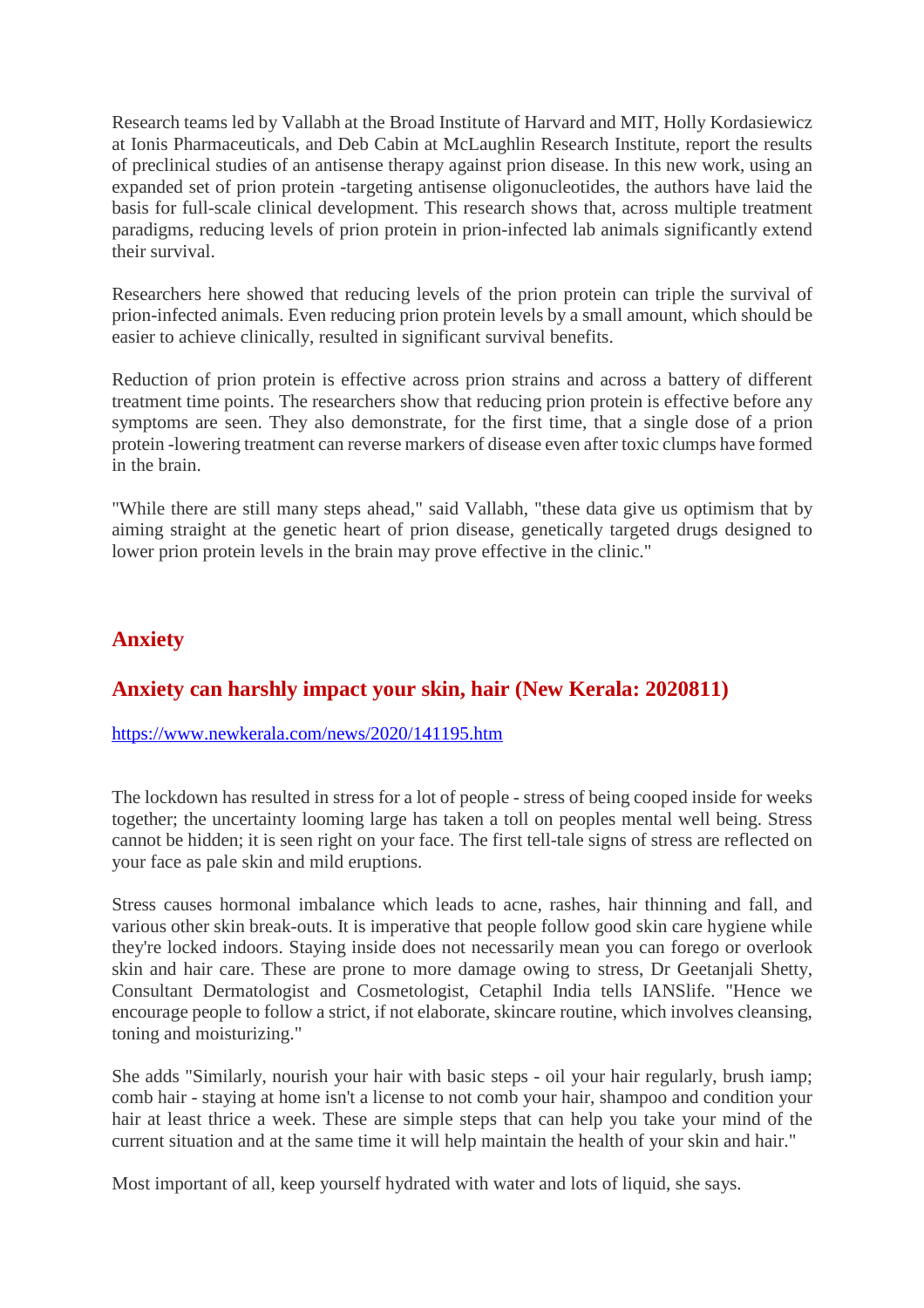The expert lists down the impact of stress on skin, how to keep skin and hair healthy and the role of diet in it.

Side effects of Stress - Oily Skin and Acne

Acne and oily skin are the most common side effects of stress. When our body is stressed it releases cortisol which is our fight or flight hormone. The cortisol (stress hormone) weakens the skin's immune system, leading to oxidative (free radicals) stress, which manifests itself as wrinkles, lines and lacklustre skin. It also increases inflammation in the body and conditions like eczema, rosacea and psoriasis can flare up.

#### Keeping your hair and skin health

Hair is non-essential to physical survival and so it will always be the first part of you to suffer when something is off-balance in your body. But maintaining it is equally important. Using a warm, natural hair oil can do wonders for hair health and texture, while it aids repairing damaged hair, it also helps nourish your scalp. You should ideally warm around 100 ml of your chosen hair oil and then gently apply it on your hair every alternate day.

While for skin, the stress is quite evident in various forms like redness of skin, acne, etc. If there are skin breakouts and eruptions - it is advised to avoid exfoliation and stick to cleansing your face thrice daily. Similarly, those who are on the drier side should aim to wash their face only twice a day with a foaming cleanser. Should your skin need a little boost, indulging into Vitamin C will help combat the loss.

So if you know you're about to enter a stressful period, try to build in time for the activities that will help you to feel calm and rested - your skin will thank you.

#### Role of Diet!

Yes, it is highly imperative that one pays heed to what they're eating. The lockdown can result in redundancy, as your physical activities will be down by notches - this can cause your digestive system to slow down leading to poor digestion; the effect of which can be seen in multiple ways including your face - oily skin, acne, skin eruptions etc. It is highly recommended that people eat a nutritious and balanced meal to ensure the overall well being. Important that we stay away from fried and spicy food. Vitamin E is the superfood of the skin - you can apply it on the skin topically or you can chose to consume it through Vitamin E rich foods like almonds, corn oil, cod-liver oil, hazelnuts, lobster, peanut butter, safflower oil, salmon steak, and sunflower seeds. The most essential thing to bear in mind is to keep you hydrated - drinks lots of water, juices and liquids.

Finally, keep up your skincare routine - cleansing, exfoliating, and moisturizing. Keep a sunscreen handy for the times that you may have to make quick (only necessary) dash to the grocers. Even if you're not wearing makeup, your face still gathers sweat, sebum and dirt build up throughout the day.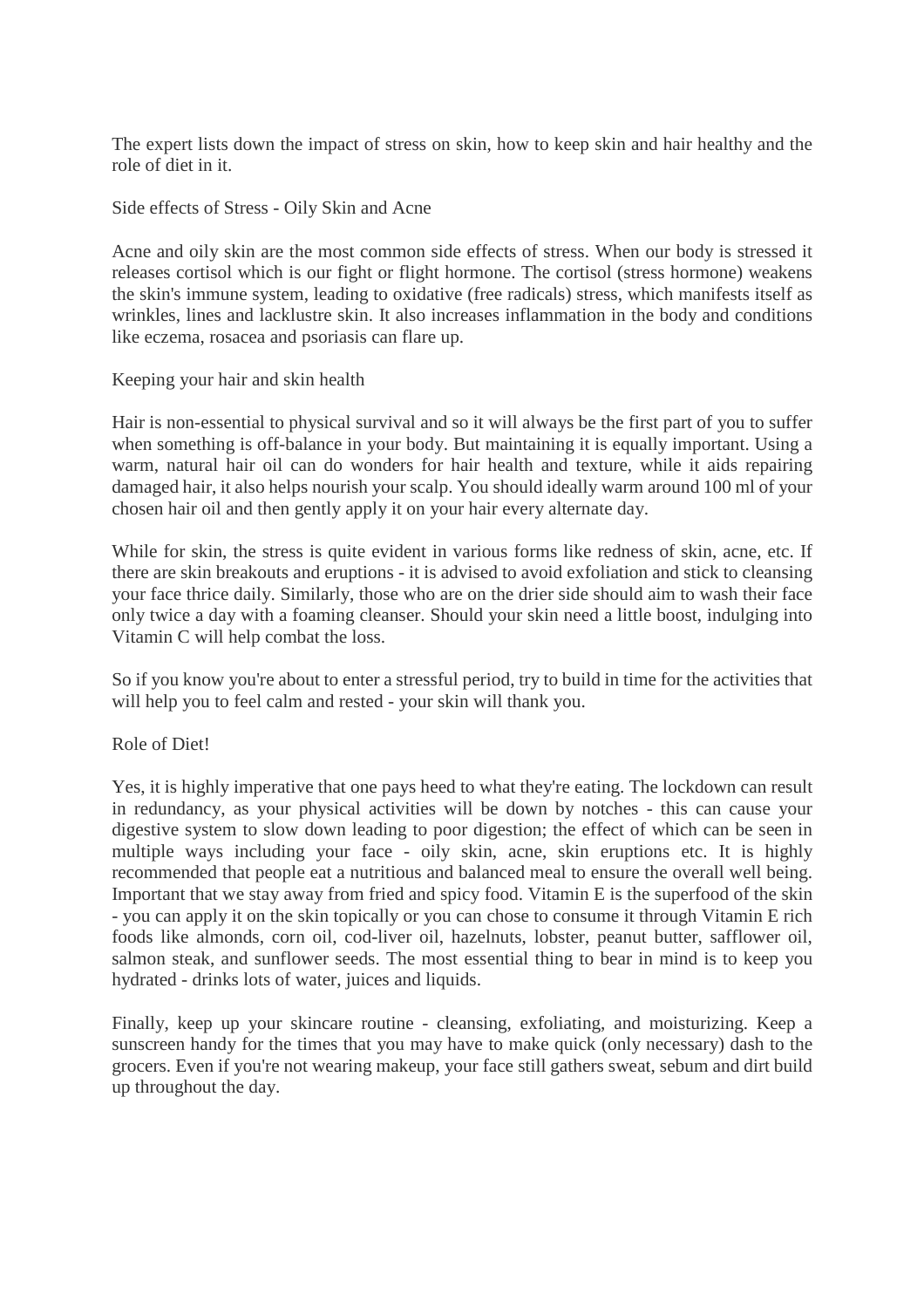# **Artificial vision**

# **Researchers find clue to improve artificial vision for patients with retinitis pigmentosa (New Kerala: 2020811)**

#### https://www.newkerala.com/news/2020/141147.htm

Important findings that could potentially improve the performance of retinal prostheses creating an artificial vision for blind individuals have been reported by a team of Korean researchers.

The Korea Institute of Science and Technology (KIST) announced that a research team led by Dr Maesoon Im of the Center for BioMicrosystems, Brain Science Institute had found retinal neural signals arising from electric stimulation are altered depending on disease progression in mice affected by outer retinal degeneration. This research was done in collaboration with the lab of Professor Shelley Fried at Harvard Medical School, Massachusetts General Hospital.

The research was published in the journal IEEE Transactions on Neural Systems and Rehabilitation Engineering.

Retinal degenerative diseases, such as retinitis pigmentosa and age-related macular degeneration, primarily destroy photoreceptor cells, which convert light into electrochemical signals, leading to profound vision loss. Currently, there is no available cure for these diseases.

Fortunately, retinal ganglion cells are known to survive those conditions, making "artificial vision" available. An array of microelectrodes can be implanted at the back of the eyeball so that electric pulses applied by those microelectrodes can stimulate ganglion cells to transmit visual neural signals to the brain again. This is the basic working principle of retinal prosthetic devices. Although several retinal prostheses have been commercialized, one of the problems preventing broad application has been a huge performance variation across patients due to unidentified reason.

The KIST research team had delved into the potential source of the performance variation and has found the level of disease progression may be critical. They designed a longitudinal study and performed experiments using mice at various stages of retinal degeneration. Those mice lost their vision gradually due to a genetic mutation which is similar to people with retinitis pigmentosa.

The researchers recorded electrically-evoked neural activities of retinal ganglion cells from animals at varying ages and tried to correlate those artificial vision signals to the disease progression. They uncovered that both the magnitude and the consistency of the electricallyevoked responses diminished as retinal degeneration advanced.

The response consistency is particularly important for retinal prostheses because they periodically refresh artificial visual percepts using repetitive electrical stimuli. For example,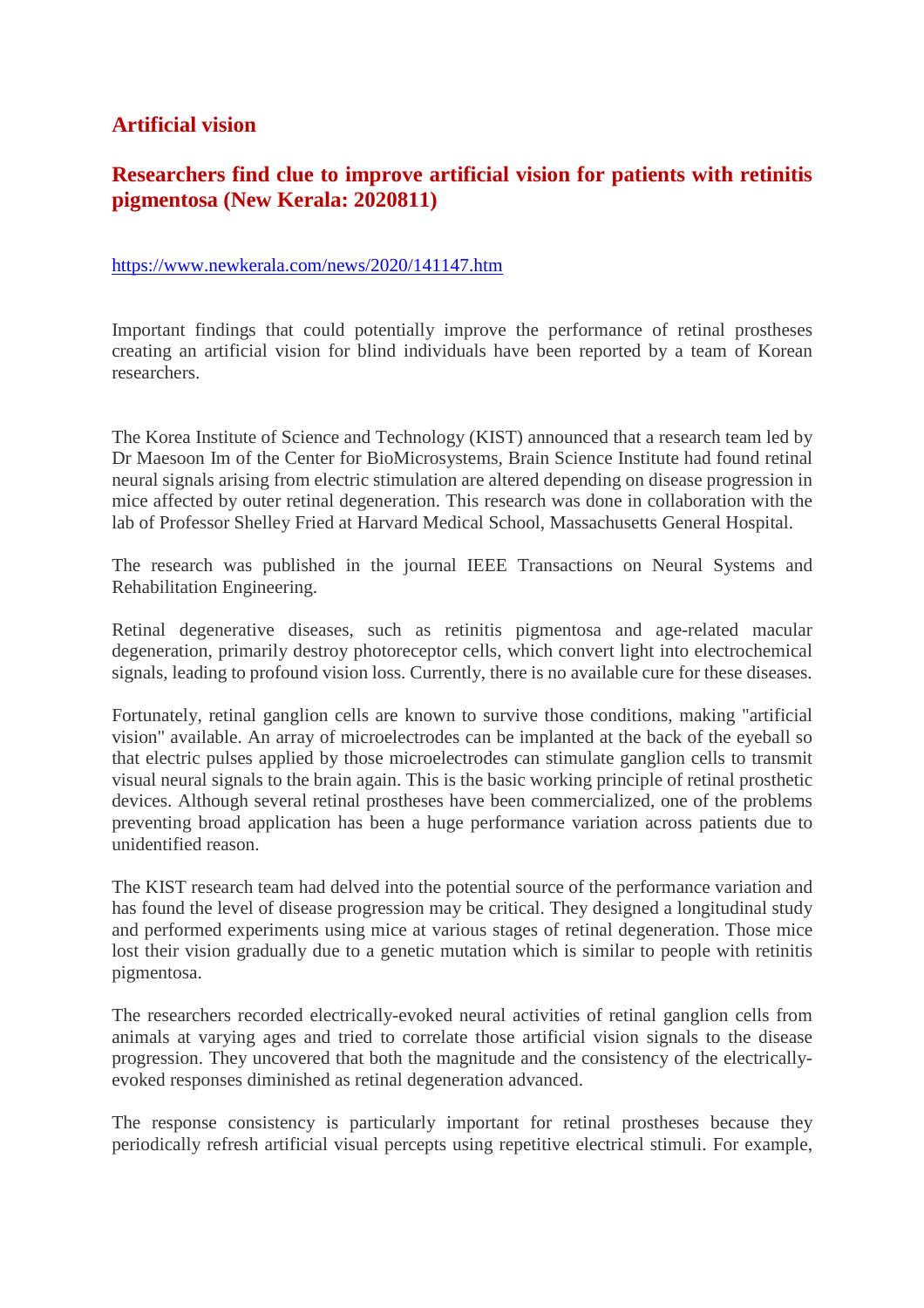when a retinal prostheses user stares at a letter "K" repeating electrical stimuli need to create neural signals representing "K."

Otherwise, i.e. if the response consistency is too low, the electrical stimuli might transmit neural signals meaning different letters such as "L," "R," or "S,", thus making the prosthetic user difficult to correctly interpret what he or she is seeing. The KIST study suggests it is likely to be the case in severely degenerated retinas.

Throughout a series of experiments to assess the degree of similarities across different neural signals arising from repeated electrical stimuli of the same condition, they found that the response consistency considerably declined with the progressing retinal degeneration while normal retinas showed high consistencies.

Dr Young-Jun Yoon and Dr Jae-Ik Lee, the lead authors of the study, said, "Even if a user fixes his/her gaze, their degenerate retina is likely to keep transmitting considerably different neural signals to the brain across repeats of electric stimuli. Probably, it may have caused the poor perception of electrically-evoked artificial vision."

"Retinal degenerative diseases exhibit different patterns of progression across patients. Our results suggest that it is crucial to carefully select candidate patients of retinal implants by thorough examinations assessing the progression level of each patient's retinal degeneration," said Dr Maesoon Im. "We are studying hardware and software approaches for the improved quality of artificial vision for patients at the late-stage degeneration."

Researchers find clue to improve artificial vision for patients with retinitis pigmentosa Recommend This Article:

# **Testicular cancer patients**

# **Study suggests standardised care likely to help equalise health outcomes among testicular cancer patients (New Kerala: 2020811)**

https://www.newkerala.com/news/2020/141137.htm

Although sociodemographic factors have been associated with poor outcomes for patients treated for testicular cancer, guideline-directed, expert care can help to address this issue, suggest the findings of recent research.

The findings are published early online in CANCER, a peer-reviewed journal of the American Cancer Society (ACS).

Numerous barriers to optimal treatment for testicular cancer exist in underserved populations, such as individuals from ethnic minorities and lower socioeconomic strata. A team led by Aditya Bagrodia, MD, of the University of Texas Southwestern Medical Center in Dallas, examined whether standardised care may help to overcome these barriers and lead to better health outcomes.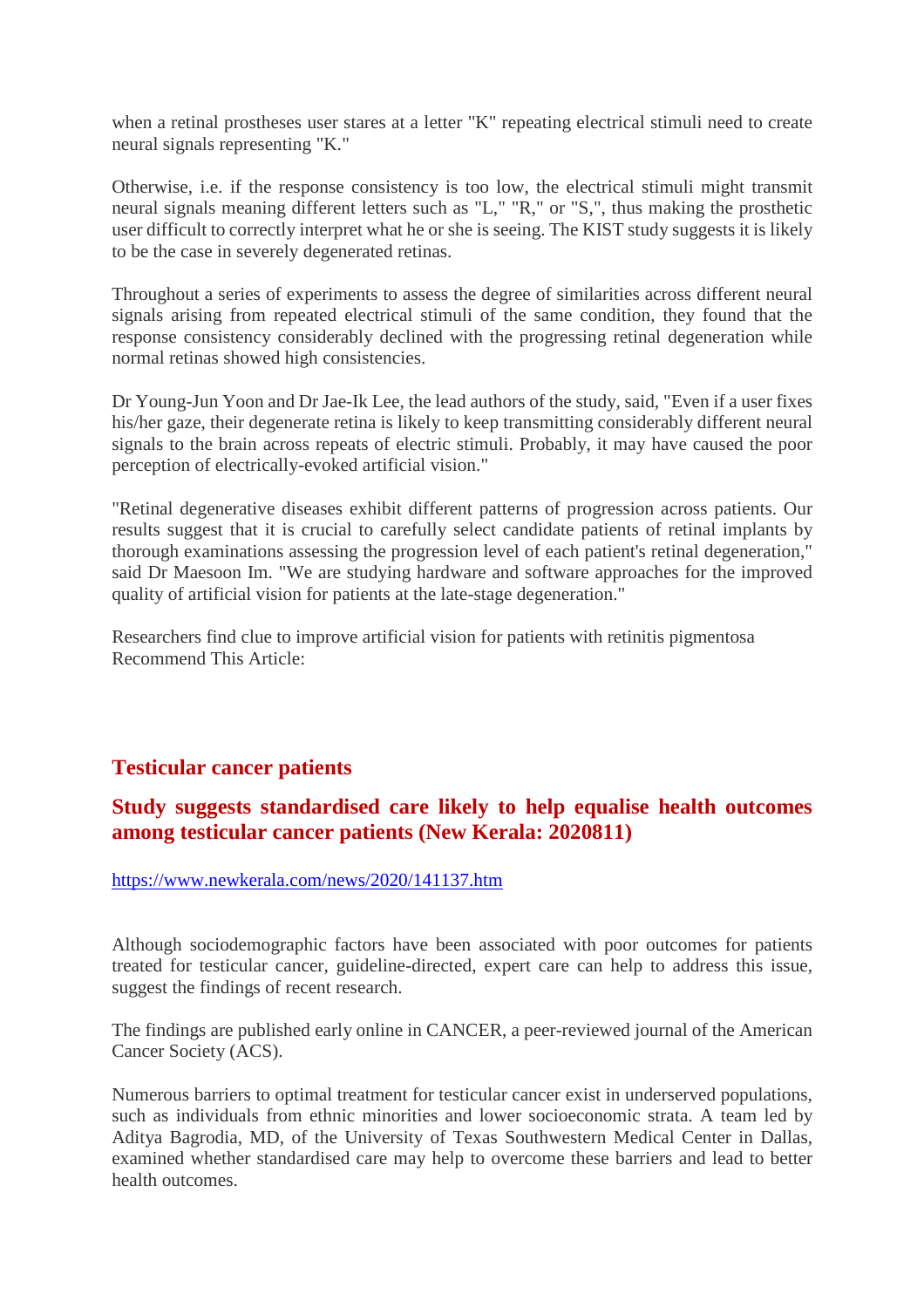At the investigators' institution, the same group of diverse physicians takes care of patients with testicular cancer at two separate hospitals with different patient populations. One hospital is a safety net hospital for the people of Dallas County (Parkland Memorial Hospital) and the second (UT Southwestern Medical Center's Harold C. Simmons Comprehensive Cancer Center) is an academic tertiary care centre and National Cancer Institute-designated Comprehensive Cancer Center that sees mostly patients with private insurance or Medicare.

For the study, the medical records of all patients undergoing treatment for testicular cancer from 2006 to 2018 were analysed from both the safety net hospital and the academic centre. A total of 106 patients received care at the safety net hospital, and 95 were treated at the academic centre. The researchers noted differences between the two groups regarding insurance status, cancer stage at the time of diagnosis, and other factors, but cancer recurrence and mortality rates were similar.

"Despite stark differences in patient demographics that are usually associated with worse clinical outcomes--including lack of health insurance, delayed presentation, lack of primary care physicians, and minority ethnicity status--we found that standardized care with a multidisciplinary team led to no differences in the way patients were managed and equivalent clinical outcomes," said Dr. Bagrodia. "This study illustrates that standardised, expert care can overcome factors generally associated with worse clinical outcomes."

Study suggests standardised care likely to help equalise health outcomes among testicular cancer patients

# **Type 1 diabetes**

# **New test better predicts which babies will develop type 1 diabetes (New Kerala: 2020811)**

https://www.newkerala.com/news/2020/140981.htm

Scientists developed a method of combining multiple factors that could influence whether a child is likely to develop type 1 diabetes. The combined risk score approach incorporates genetics, clinical factors such as the family history of diabetes, and their count of islet autoantibodies -- biomarkers known to be implicated in type 1 diabetes.

The study led by scientists at the University of Exeter and the Pacific Northwest Research Institute in Seattle used the TEDDY data. Scientists at seven international sites have followed 7,798 children at high risk of developing type 1 diabetes from birth, over nine years, in The Environmental Determinants of Diabetes in the Young (TEDDY) Study. The TEDDY Study is a large international study funded primarily by the US National Institutes of Health and U.S. Centers for Disease Control, as well as by the charity JDRF.

In research published in Nature Medicine, the research team found that the new combined approach dramatically improved prediction of which children would develop type 1 diabetes,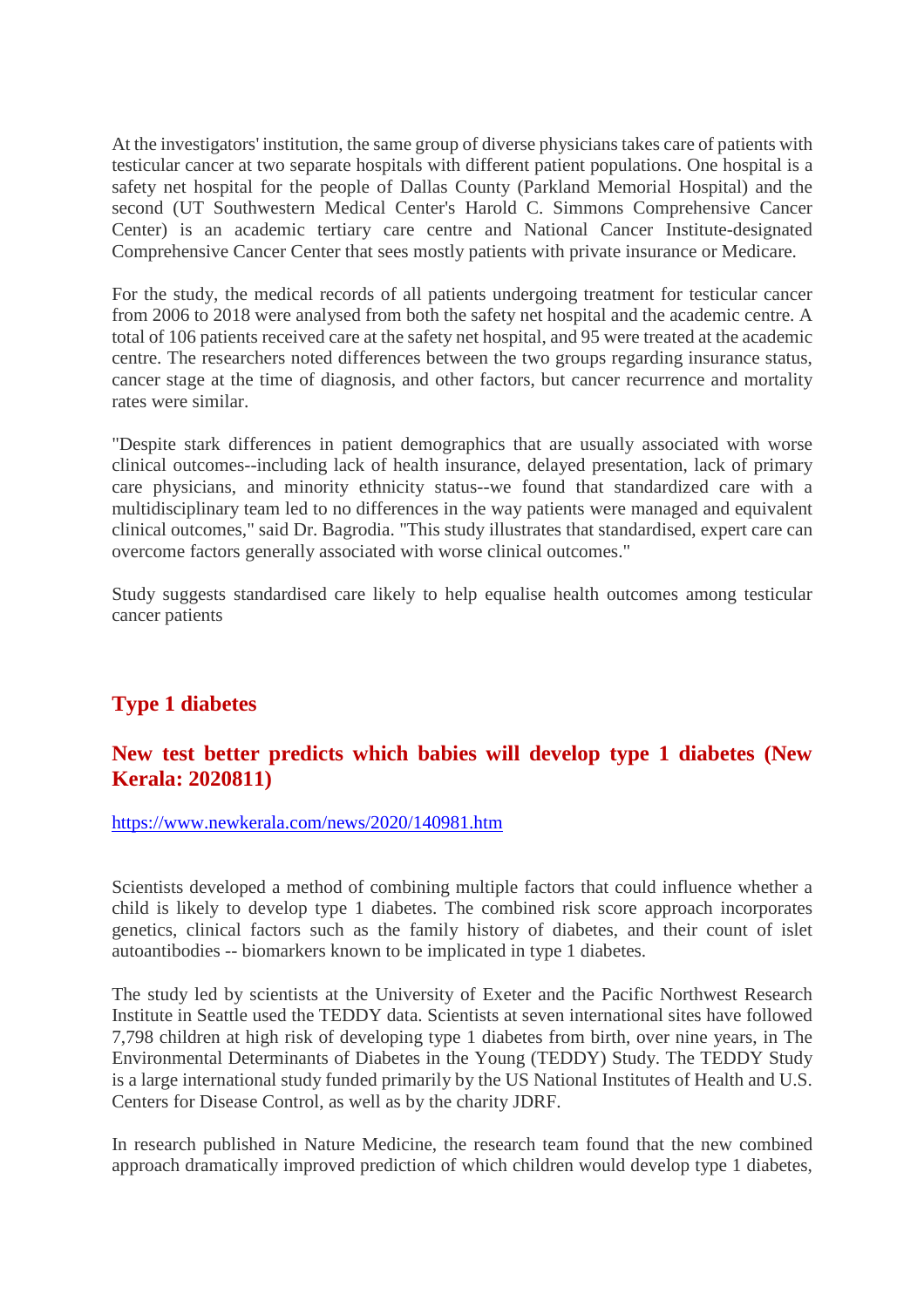potentially allowing better diabetes risk counselling of families. Most importantly, the new approach doubled the efficiency of programmes to screen newborns to prevent the potentially deadly condition of ketoacidosis, a consequence of type 1 diabetes in which insulin deficiency causes the blood to become too acidic. Identifying which children are at the highest risk will also benefit clinical trials on drugs that are showing promise in preventing the condition.

Dr Lauric Ferrat at the University of Exeter Medical School said "At the moment, 40 per cent of children who are diagnosed with type 1 diabetes have the severe complication of ketoacidosis. For the very young this is life-threatening, resulting in long intensive hospitalizations and in some cases even paralysis or death. Using our new combined approach to identify which babies will develop diabetes can prevent these tragedies, and ensure children are on the right treatment pathway earlier in life, meaning better health."

Professor William Hagopian of the Pacific Northwest Research Institute, said "We're really excited by these findings. They suggest that the routine heel prick testing of babies done at birth could go a long way towards preventing early sickness as well as predicting which children will get type 1 diabetes years later. We're now putting this to the test in a trial in Washington State. We hope it will ultimately be used internationally to identify the condition as early as possible, and to power efforts to prevent the disease."

Researchers believe the combined approach can also be rolled out to predict the onset of other diseases with a strong genetic component that is identifiable in childhood, such as celiac disease.

Sanjoy Dutta, JDRF Vice President of Research, said" We know that while genetics have a strong correlation as a risk factor for family members to develop T1D, most newly diagnosed individuals do not have a known family history. JDRF has been exploring the non-genetic, environmental risk factors that trigger T1D to help develop treatments to forestall or prevent disease onset."

## **Knee osteoarthritis**

# **Study finds bone drug may be beneficial for knee osteoarthritis (New Kerala: 2020811)**

Bisphosphonates -- the drugs that prevent the loss of bone density and used to treat osteoporosis and similar diseases appear to be safe and beneficial for osteoarthritis patients, in a recent study.

Osteoarthritis (OA) is the most common form of arthritis and a leading cause of disability worldwide with more than 300 million sufferings with the condition, yet there are no effective treatments to stop the disease or its progression.

One of the lesions in OA that causes pain and progression of the structural pathology of the disease is bone marrow lesions.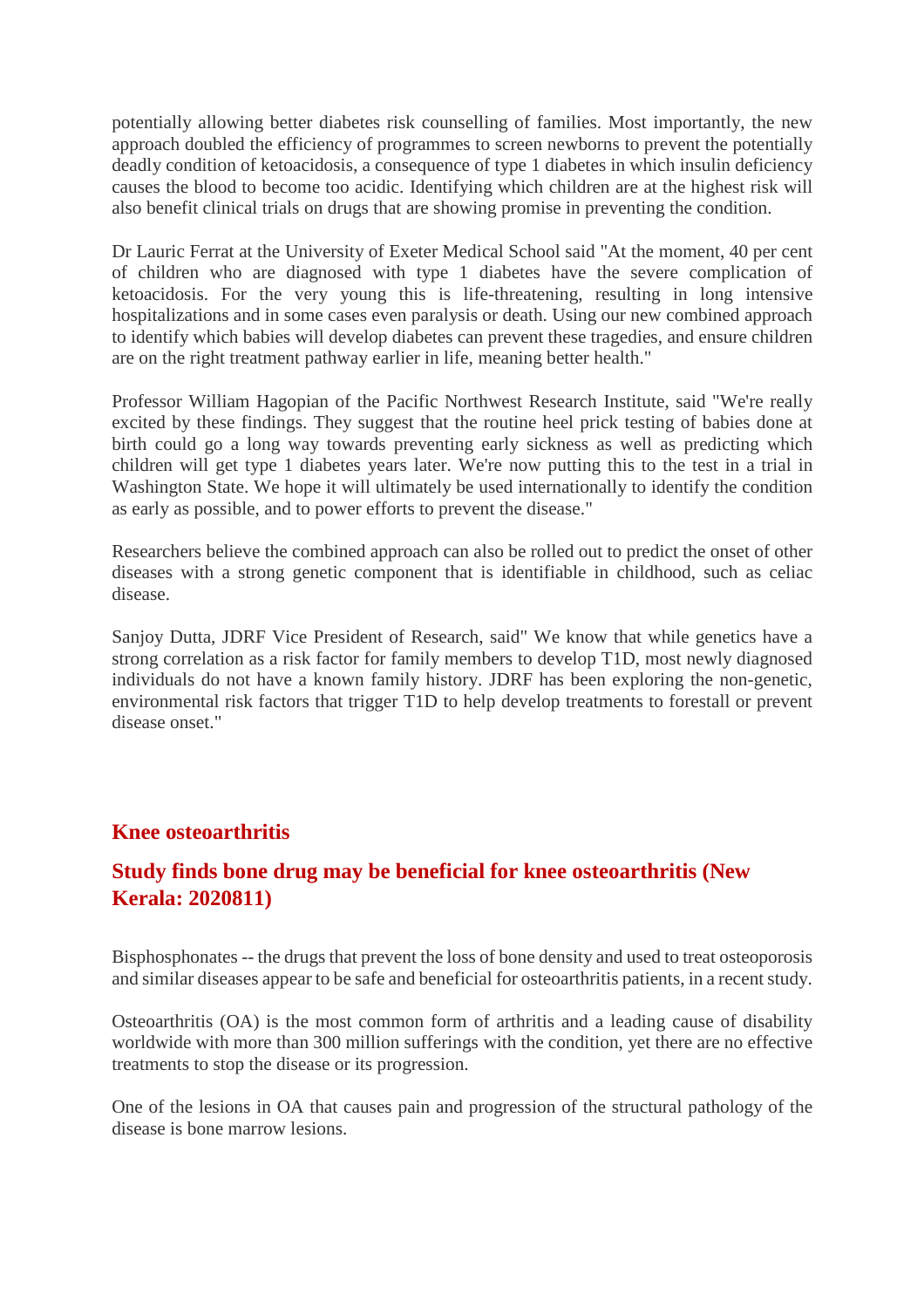Researchers believe bisphosphonates may alter bone marrow lesions, and thereby could improve pain in OA and halt its progression. Alternatively, they could also alter the mechanical properties of bone, thereby potentially contributing to detrimental effects.

Using data from the Osteoarthritis Initiative, a longitudinal cohort of people with or at risk for knee OA, the researchers identified women who started bisphosphonates and matched them to women who weren't on the drug.

Measurements in bone marrow lesion volume were taken when they first started on bisphosphonate and then a year later. Changes in bone marrow lesion volume between the two groups were then compared"When we looked at those who had bone marrow lesions at baseline, we found that the women who started bisphosphonates had had more bone marrow lesions that decreased in size than the women who did not start bisphosphonates," said corresponding author Tuhina Neogi, MD, Ph.D., professor of medicine and epidemiology at Boston University Schools of Medicine and Public Health.

"These results suggest that bisphosphonates do not appear to be harmful, at least over one year, and perhaps may even help decrease bone marrow lesions in those that have them," added Neogi.

According to the researchers, effective treatments for osteoarthritis are desperately needed."By examining existing data for potential signals of efficacy and safety, we can identify potentially promising therapies that should be further tested in trials with the aim to ameliorate the pain of osteoarthritis and improve the quality of life for the millions of people worldwide that have this disease," added Neogi, chief of rheumatology at Boston Medical Center.

# **Coronavirus (Hindustan: 2020811)**

https://epaper.livehindustan.com/imageview\_245523\_80873108\_4\_1\_11-08- 2020\_3\_i\_1\_sf.html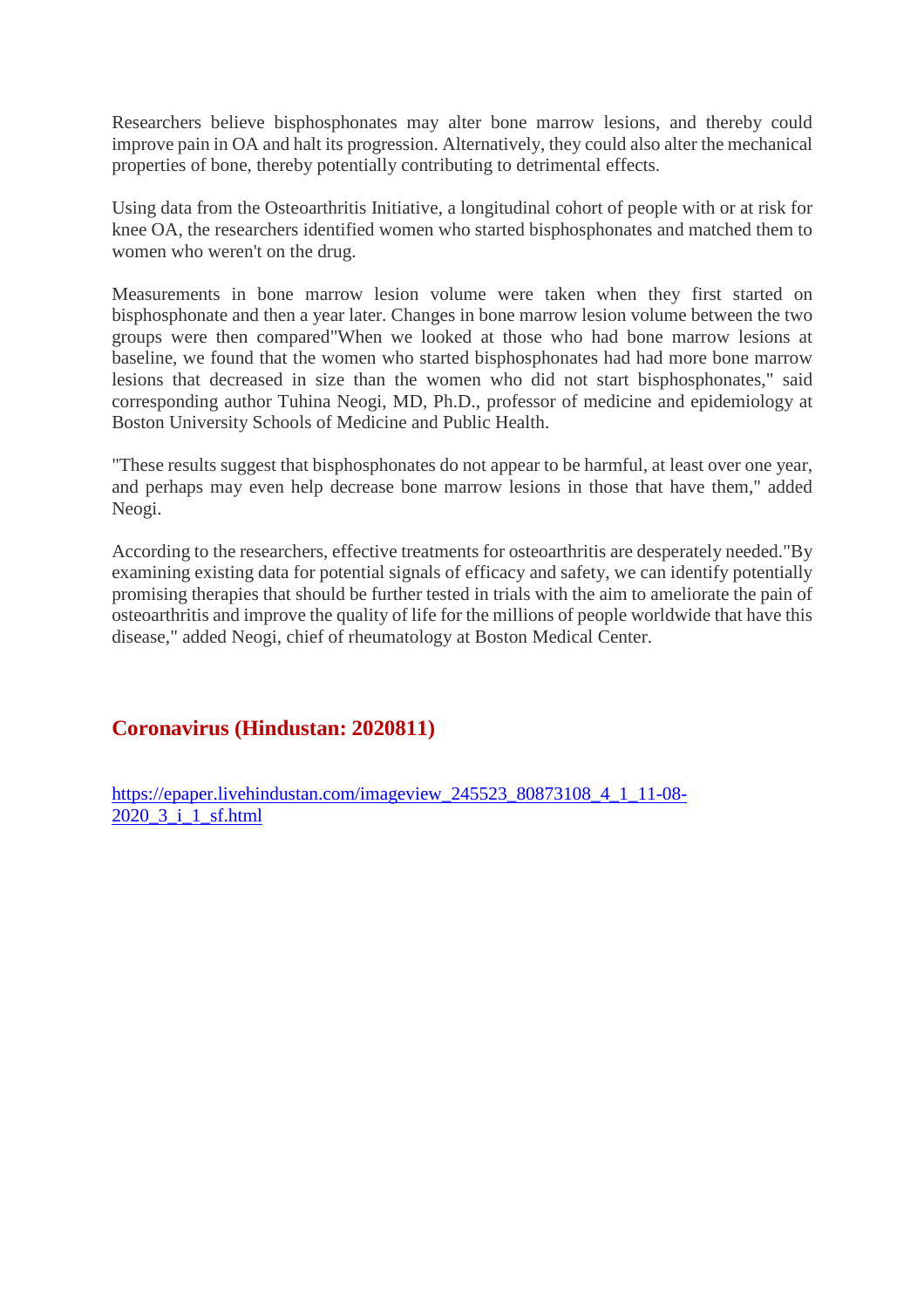**रिकेवरी दर** $@91\%$  स्वस्थ होने वालों की दर दो माह में 50 फीसदी से अधिक बढ़ी<br>स्टे**केवरी दर** 291% . देश में 15 लाख से ज्यादा संक्रमित ठीक हुए, दर 69% के पार

ारीना को हराने में अ देल्ली को

नई दिल्ली | वरिष्ठ संवाददाता दिल्ली कोरोना महामारी को हराने में देशभर में सबसे आगे है। राजधानी में सोमवार को स्वस्थ होने वालों की दर 91 फीसदी पहुंच गई। वहीं देश में लगातार बढ़ रहे मामलों के बीच स्वस्थ होने वालों का आंकडा 15 लाख के पार हो गया। राजधानी के स्वास्थ्य विभाग के मुताबिक, 31 जुलाई से 10 अगस्त के वैरान 10.800 मामले आए हैं और इतने ही मरीज ठीक भी हुए हैं। यानी, नए मामले बढ़ नहीं रहे हैं। इससे रिकवरी दर में इजाफा हो रहा है। दिल्ली में कुल संक्रमितों की संख्या 1,46,134 है जबकि 1,31,657 ठीक हो चुके हैं।

जून में 39% थी दर: दिल्ली में 15 जून तक रिकवरी दर 39% थी। एक माह में 15 जुलाई तक यह 81% पर पहुंच गई और अब 90 फीसदी से अधिक है। वानी, बीते दो माह में रिकवरी दर 50 फीसदी से अधिक बढ़ी है।

देश में रिकॉर्ड 54 हजार स्वस्थ : केंद्रीय स्वास्थ्य मंत्रालय के मुताबिक,



# **Corona virus Infection**

# **Ignoring Coronavirus: कोरोना सं मण के बीच लंदन मसमुतट पर लोगका हजुम देरहा हैखतरे को दावत (Dainik Gagaran: 2020811)**

Λ

https://www.jagran.com/lifestyle/travel-tourism-thousands-of-people-broke-the-rules-andreached-the-london-beaches-20601890.html

Ignoring Coronavirus: कोरोना संक्रमण के बीच लंदन में समुद्र तट पर लोगों का हजुम दे रहा है खतरे को दावत

Ignoring Coronavirus ब्रिटेन में इन दिनों लोग गर्मी से परेशान हैं। सरकार की गाइडलाइन को नहीं मान रहे हैं और लाखों की संख्या में समुद्र तट पर जुड़ रहे हैं जो कोरोना संक्रमण का सबब

नई दिल्ली, लाइफस्टाइल डेस्क। कोरोना महामारी के इस दौर में दनिया भर की सरकारे लोगों के घुमने-फिरने, और गैदरिंग से दूर रहने के लिए नियम कानून बना रही हैं, लेकिन लोग हैं कि मानते नहीं। ब्रिटेन में इन दिनों लोग उमस और शिद्दत की गर्मी से परेशान हो चुके हैं। नतीजा लोग सरकार की गाइडलाइन को नहीं मान रहे हैं और लाखों की संख्या में समुद्र तट, नदियों के किनारों और जंगलों में सैर सपाटे के लिए निकल गए हैं।

ब्रिटेन में हर जगह तापमान 30 डिग्री से ऊपर पहुंच गया है। ब्रिटेन के लोगों को 30 डिग्री का तापमान बरदाश्त नहीं हो रहा। इसलिए हर कोई अपने घरों से निकल कर सैर सपाटे के लिए समुद्र तट की ओर जाने लगे हैं। तापमान का यह हाल है कि दक्षिण पूर्व ब्रिटेन में यह रिकॉर्ड 38 डिग्री तक पहंच गया है। आज यानी शुक्रवार का दिन इस साल ब्रिटेन का सबसे गर्म दिन बन गया है। लंदन के मौसम विभाग ने इतनी गर्मी में बजुर्गों और बच्चों को बाहर न निकलने की सलाह दी है लेकिन दोनों नहीं मान रहे हैं। कई बीचों पर इन लोगों का जमावड़ा देखा जा रहा है।